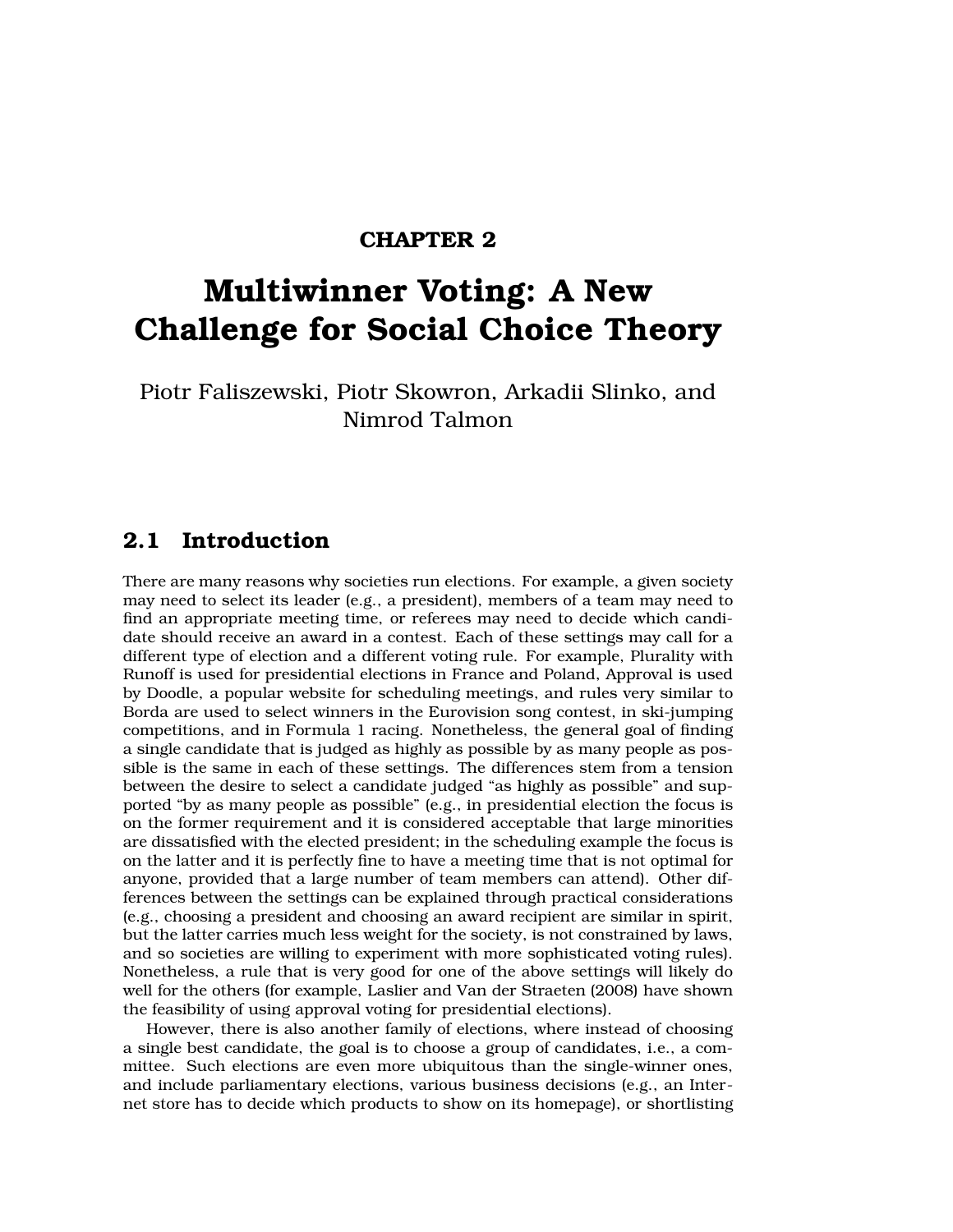tasks (prior to deciding who should receive an award, typically there is a procedure that finds the finalists). These elections are far more varied than the single-winner ones, and different scenarios may require rules which follow different principles. Indeed, a rule that is good for shortlisting would, likely, select a poorly representative parliament, if a society were to use it for that purpose.

Following Elkind et al. (2017b), we distinguish the following three main types of multiwinner elections:<sup>1</sup>

- **Excellence-Based Elections.** In this case the voters correspond to experts acting as judges, referees, or reviewers. They have their opinions on the quality of the candidates (or on their suitability for the position that candidates have applied for) and the goal is to select the "finalists." The finalists are then evaluated far more accurately (e.g., invited for an interview) and, say, a single one of them is eventually chosen; making this final choice is beyond the scope of excellence-based committee elections. Thus, multiwinner rules that focus on candidate excellence should simply pick the individuals of the highest quality, independently and without regard to any interactions between them. For example, two very similar candidates should either both be selected or should both be rejected (with possible exceptions for boundary cases). Thus excellence-based elections resemble single-winner elections. (Note that we use the term "excellence" to refer to expert evaluation by a particular group of voters, and not to imply that there necessary exists an objectively correct ranking of the candidates.)
- **Selecting a Diverse Committee.** Consider the task of selecting locations for a number of facilities, such as fire stations in a city. Even though a location in the city center minimizes the average driving time to all other points in the city, and thus this is objectively the best location if we were to build just a single fire station, we do not want to build all fire stations in the central area; rather, we would prefer to distribute them more uniformly, so that each point in the city is in a close proximity to some fire station.<sup>2</sup> Similarly, consider an Internet store that has to choose what products to display on its homepage. One of the best strategies is to present a set of options which is as diverse as possible, keeping in mind that each customer should see something appealing to him or her. Selecting a diverse committee is guided by very different principles than excellence-based elections. It is no longer possible to evaluate the candidates separately and, e.g., if there are two similar candidates then we may either select one of them or neither of them (if there are better options), but we should not select them both.
- **Proportional Representation.** Parliamentary elections are perhaps the best known type of multiwinner elections. In this case the goal is to select a

<sup>1</sup>Some elements of this classification existed, of course, prior to the work of Elkind et al. (2017b). For example, Barberà and Coelho (2008) considered shortlisting tasks (similar to our excellence-based tasks), and Chamberlin and Courant (1983) and Monroe (1995) (and many others) have considered committees providing optimal proportional representation.

 $^{2}$ The facility location problem is often studied without regard to multiwinner elections and with somewhat different assumptions (e.g., optimizing locations in Euclidean spaces and not with respect to preferences of potential users). We point the reader to the book of Farahani and Hekmatfar (2009) for a detailed discussion of facility location problems.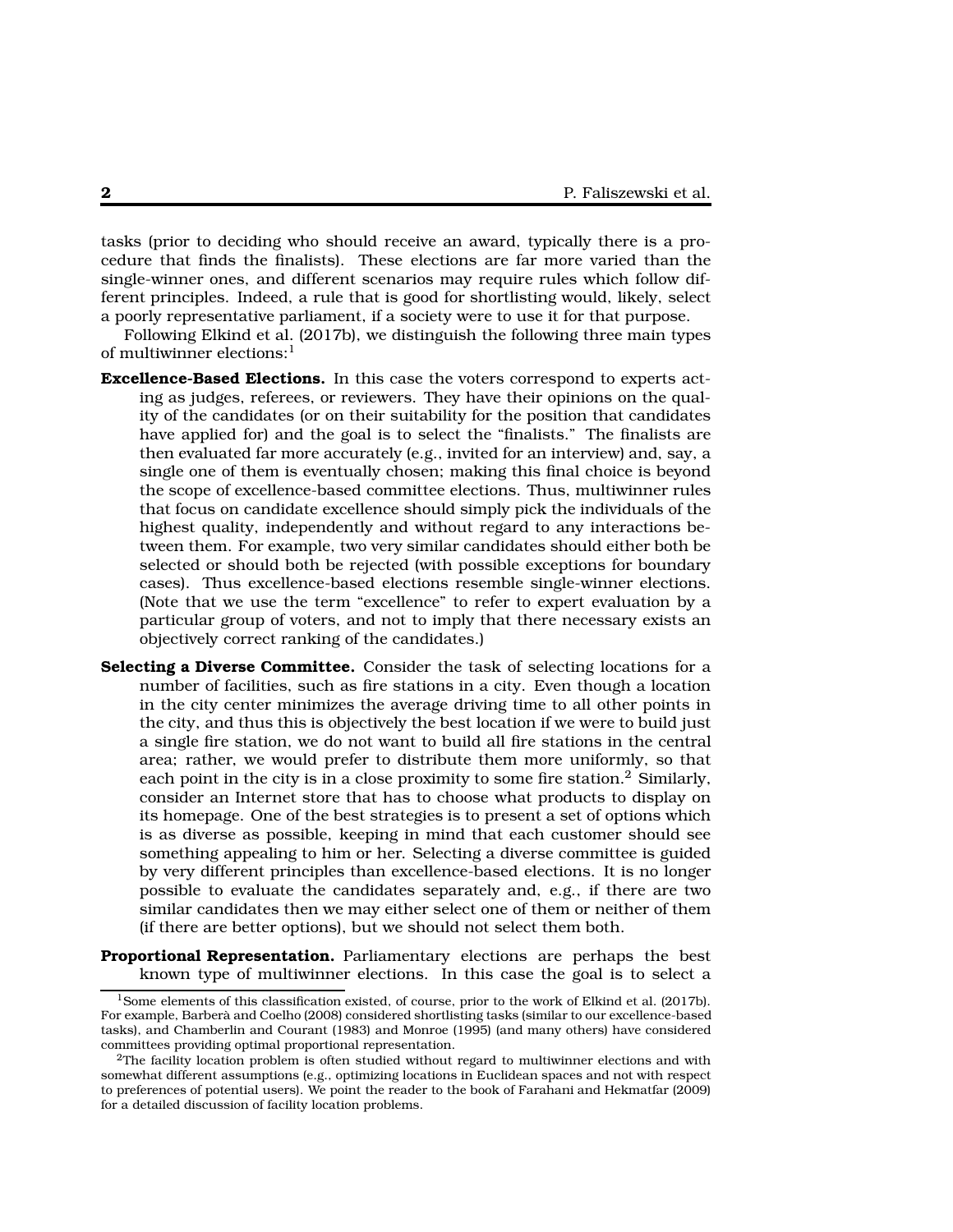committee (say, members of the parliament) in such a way that the views of the society are represented proportionally. Thus the main objective of proportional representation is to find a committee of, say,  $k$  representatives, each associated with an equally sized constituency of approximately  $n/k$  voters (where  $n$  is the total number of voters). Importantly, this constituency may be territorial or virtual (i.e., depending on either geography or preferences). The requirement of constituencies of equal size is the incarnation of 'one man, one vote' principle for representative democracies, but sometimes it precludes electing the most diverse committee possible.

Naturally, there are also other, often more involved, settings where multiwinner elections are useful, but discussing them is beyond the scope of this chapter.

Multiwinner elections lead to a number of challenges, of which we discuss two in this chapter. The first one pertains to the problem of choosing a voting rule for a particular election type. How can we predict if a given rule would provide good results for a given setting? One approach, which we pursue, is to seek axiomatic properties useful for judging the suitability of a multiwinner rule for a particular application, and to analyze different rules with respect to these properties. For instance, we may check whether a rule that is meant for excellencebased elections extends the selected committee (without removing anyone from it) when we increase the target committee size (Elkind et al., 2017b; Barberà and Coelho, 2008), or we may check whether a rule for finding a proportional committee satisfies Dummett's proportionality (Dummett, 1984), the Droop Proportionality Criterion (Woodall, 1994), as well as other similar notions (Elkind et al., 2017b; Aziz et al., 2017a). Other approaches, which we mostly omit due to space restrictions, include considering what various rules do on certain simpler domains, where their behavior can be interpreted intuitively (Elkind et al., 2017a; Brill et al., 2017), and various types of other theoretical and experimental evaluations (Diss and Doghmi, 2016; Caragiannis et al., 2016).

The second challenge regards our ability to compute the results of multiwinner elections. In the single-winner setting, almost all prominent voting rules are polynomial-time computable (although there are important exceptions, such as the rules of Dodgson, Young, and Kemeny (Bartholdi et al., 1989; Hemaspaandra et al., 1997; Rothe et al., 2003; Hemaspaandra et al., 2005)). For the multiwinner setting, the situation is much more complex. There is a number of polynomialtime computable rules, but many interesting ones are NP-hard. There are several ways in which we can deal with this problem. For elections of small enough size, we may be able to compute a winning committee either through FPT winnerdetermination algorithms (which are efficient when certain parameters, such as the number of voters or the number of candidates, are small), or through fast heuristics. $3$  If this approach is infeasible, then we may use (deterministic or randomized) approximation algorithms. Such algorithms can be viewed as new, easy to compute, rules, which even sometimes correspond to previously known voting rules. Thus, we study axiomatic properties of the rules defined by such

 ${}^{3}$ Fortunately, "small enough" does not need to mean "impractically small". For example, Elkind et al. (2017a) routinely compute results for several NP-hard rules for elections with 200 candidates and 200 voters each.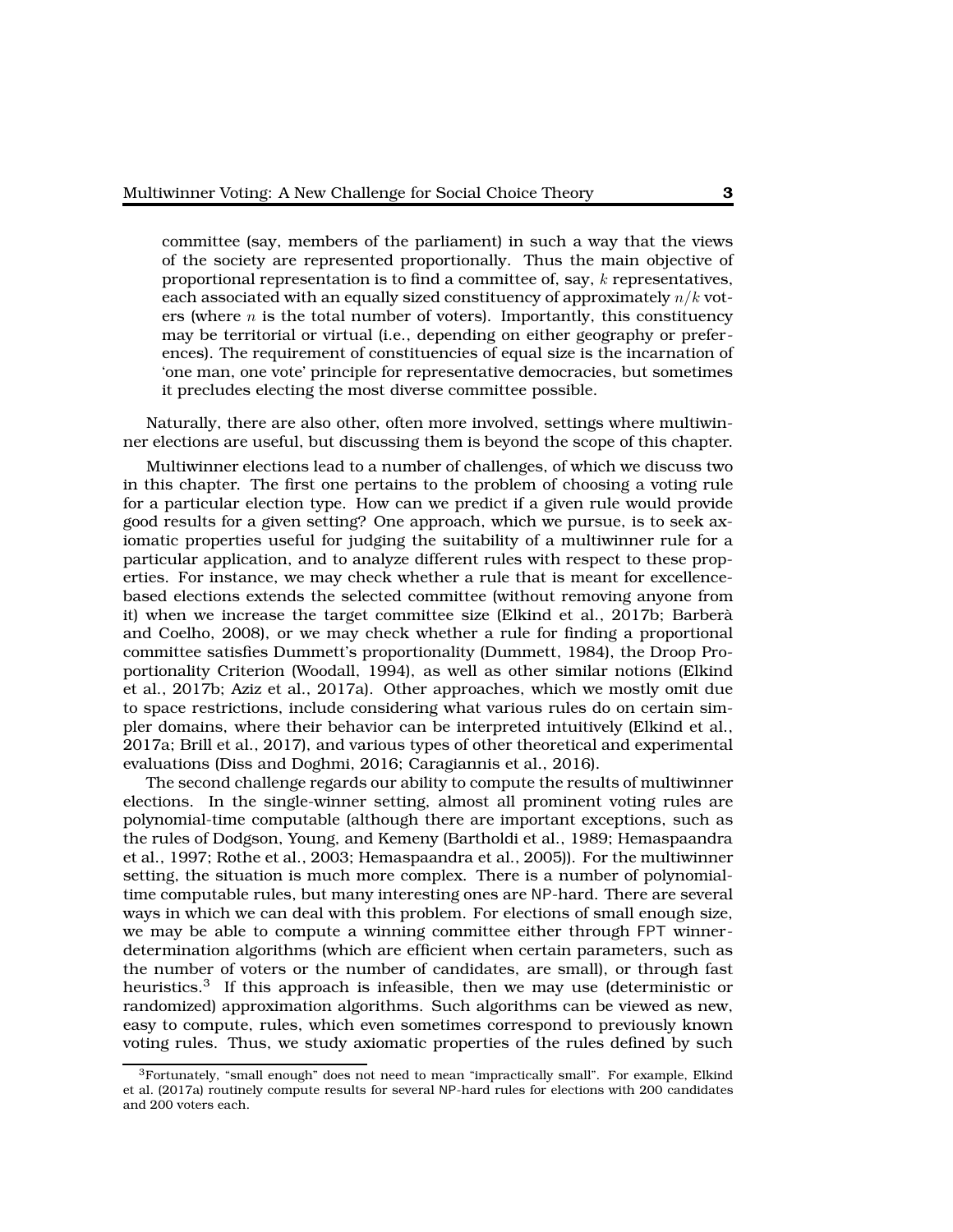|           | voter ordinal ballot                          | approval ballot |
|-----------|-----------------------------------------------|-----------------|
| $v_1$ :   | $a \succ b \succ c \succ d \succ e$           | $\{a,b,c\}$     |
| $v_2$ :   | $e \succ a \succ b \succ d \succ c$           | $\{a,e\}$       |
| $v_3$ :   | $d \succ a \succ b \succ c \succ e$           | $\{d\}$         |
| $v_4$ :   | $c \succ b \succ d \succ e \succ a$ {b, c, d} |                 |
| $v_{5}$ : | $c \succ b \succ e \succ a \succ d$           | $\{b,c\}$       |
| $v_{6}$ : | $b \succ c \succ d \succ e \succ a$           | $\{b\}$         |

Table 2.1: Two sample elections for candidate set  $A = \{a, b, c, d, e\}$  and 6 voters, one with ordinal ballots and one with approval ballots (the approval ballots are formed by taking the top-ranked candidates from the ordinal ballots, for each voter choosing individually how many candidates to approve).

approximation algorithms, just as we do for the original voting rules.

This chapter is organized as follows. First, in Section 2.2, we introduce formal notions regarding the theory of multiwinner elections and discuss three important groups of multiwinner rules: committee scoring rules, approval-based rules, and rules based on the Condorcet principle. In Section 2.3 we discuss rules from these families, as well as some other relevant rules, for our three main tasks: excellence-based elections, selecting a diverse committee, and finding a committee that represents the voters proportionally. We conclude in Section 2.4, where we mention some further challenges regarding multiwinner voting.

### **2.2 Preliminaries**

An election is a pair  $(A, R)$ , where A is a set of candidates and R is a profile of the voters' preferences. In the ordinal model, R consists of linear orders  $\succ_v$ , one for each voter v (order  $\succ_v$  ranks all the candidates and is often referred to as the preference order or the ordinal ballot of voter  $v$ ). In the approval (or dichotomous) model, the profile contains, for each voter v, the set  $A<sub>v</sub>$  of those candidates that this voter approves of (often referred to as the approval ballot of this voter). We show an example of both types of elections in Table 2.1.

A single-winner voting rule is a function that, given an election  $(A, R)$ , returns a set of candidates that tie as winners. For example, the Plurality rule selects those candidates that are ranked first by the largest number of voters (formally, we assume the voters have ordinal preferences; in practice, each voter provides its top candidate only). Analogously, a multiwinner voting rule is a function  $f$ that, given an election  $(A, R)$  and a positive integer k,  $1 \leq k \leq |A|$ , returns a nonempty family of size- $k$  subsets of  $A$ , referred to as the winning committees. In practice, there always is some tie-breaking scheme that selects a single winning committee, but for simplicity we will disregard this issue. Unless specified otherwise, we assume the parallel-universe tie-breaking model (Conitzer et al., 2009), where a voting rule outputs all the committees that could end up winning for some way of resolving ties that occur while executing the rule. If a rule always selects a single committee (e.g., because it is already combined with some tie-breaking scheme), then we say that it is resolute.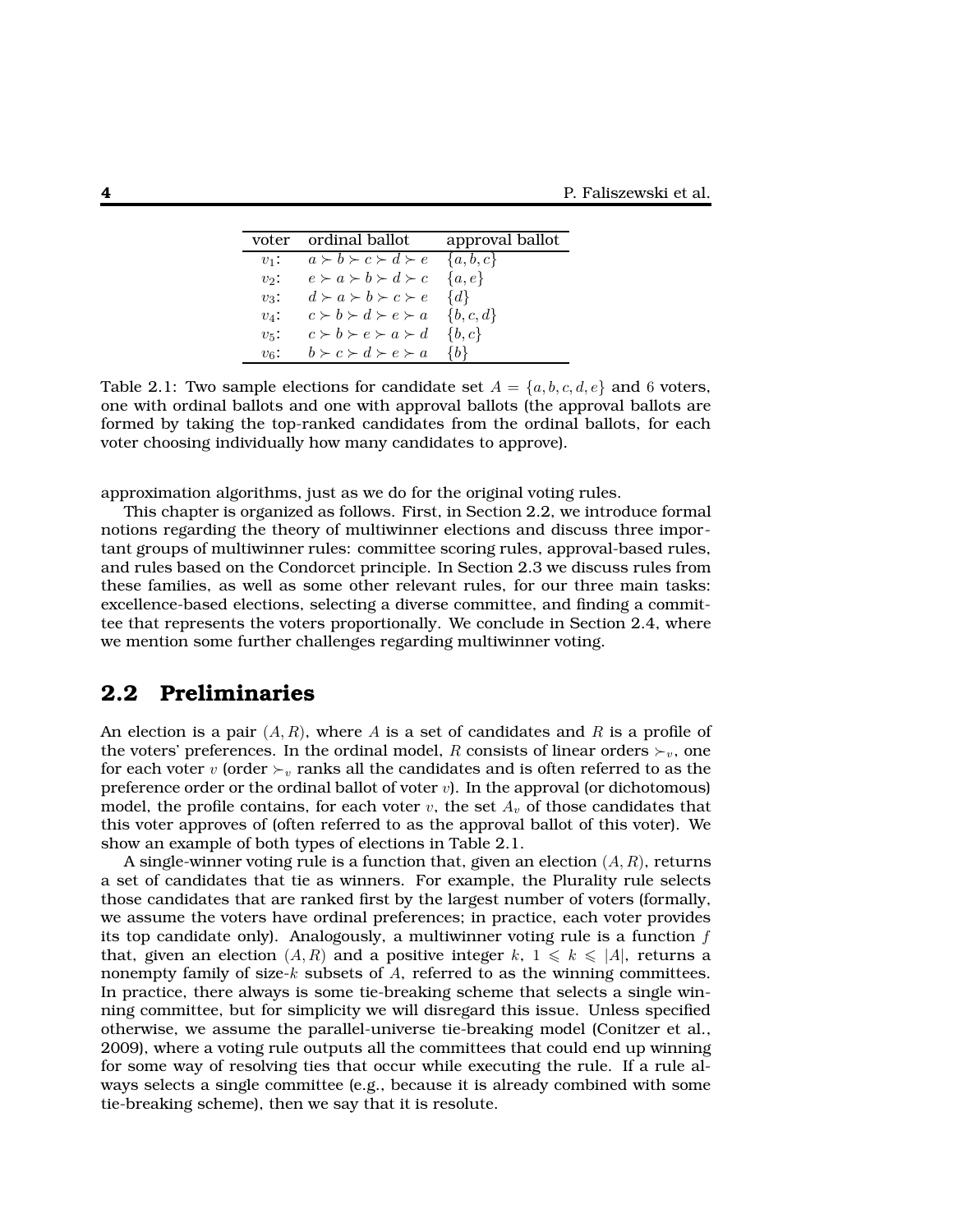One of the most famous examples of multiwinner voting rules is the single transferable vote rule (STV) for ordinal elections, defined next.

**Single Transferable Vote (STV) Rule.** Consider an election with m candidates,  $n$  voters, and with the target committee size  $k$ . STV proceeds in rounds, until  $k$  candidates are elected. A single round proceeds as follows: We check if there is a candidate ranked first by at least  $q = \lfloor \frac{n}{k+1} \rfloor + 1$  voters. If so, then such a candidate is included in the winning committee,  $q$  voters that rank him or her first are removed from the election, and he or she is removed from all the remaining preference orders. If such a candidate does not exist, then a candidate that is ranked first by the smallest number of voters is removed. (Note that this description strongly relies on parallel-universe tie-breaking).

**Example 2.1.** *Consider the ordinal election from Table 2.1 with the target committee size*  $k = 2$ *. STV uses the quota value*  $q = \lfloor \frac{6}{3} \rfloor + 1 = 3$ *. No candidate is ranked first by at least three voters so in the first round STV removes one candidate from* {a, b, d, e} *(each of whom is ranked first only once, whereas* c *is ranked first twice). If we remove* a*, then in the next round still no candidate is ranked first by at least three voters and we need to remove either* d *or* e*. Say that we remove* d*. Then, in the next round* b *is ranked first by three voters*  $(v_1, v_3, \text{ and } v_6)$ , so we add b to the *committee, remove* b *from the election, and remove these three voters. In the next two rounds we first remove* e *from the election and then add* c *to the committee. Thus* {b, c} *is among the winning committees for this election under STV.*

In what follows, we describe several families of multiwinner rules, starting with multiwinner analogues of single-winner scoring rules, through rules for approval elections, to rules based on the Condorcet principle. For a positive integer t, we write [t] to denote the set  $\{1, \ldots, t\}$ .

#### **2.2.1 Committee Scoring Rules**

Let us consider a setting with a set A of  $m$  candidates and with ordinal ballots. For a preference order  $\succ$  and candidate c, we write  $pos_+(c)$  to denote the position of c in ≻ (the candidate ranked first has position 1, the candidate ranked last has position m). A single-winner scoring function  $\gamma_m$ ,  $\gamma_m$ :  $[m] \to \mathbb{R}$ , is a function that associates each position in a vote with a number of points, such that if  $i < j$  then  $\gamma_m(i) \geq \gamma_m(j)$ . The two best-known examples of single-winner scoring functions are the Borda scoring function,  $\beta_m(i) = m-i$ , and the t-Approval family of scoring functions (where  $t$  is a positive integer; 1-Approval is known as Plurality):

$$
\alpha_t(i) = \begin{cases} 1 & \text{if } i \leq t, \\ 0 & \text{otherwise.} \end{cases}
$$

A family  $\gamma = (\gamma_m)_{m \in \mathbb{N}}$  of single-winner scoring functions defines a rule  $f_\gamma$  as follows. The score of candidate c in an election  $E = (A, R)$ , where  $R = (\succ_1, \ldots, \succ_n)$ , is  $\text{score}(c, E) = \sum_{i=1}^{n} \gamma_{|A|}(\text{pos}_{\succ_i}(c))$ . The rule selects the candidate(s) with the highest score (for example, the Borda rule uses the scoring functions  $\beta_m$  while the t-Approval rule uses  $\alpha_t$ ). Committee scoring rules are defined analogously, but for an extended notion of *position*.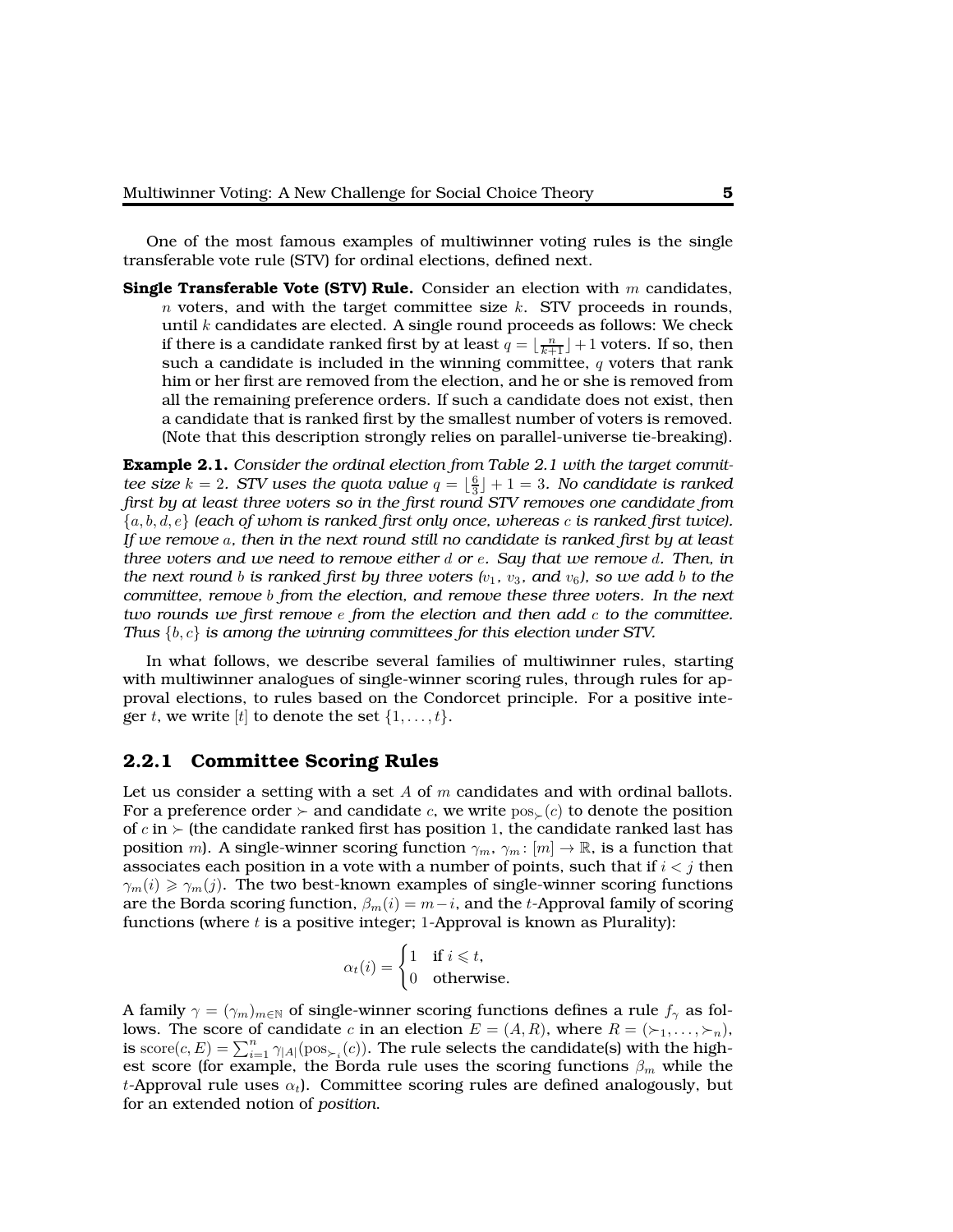Let S be a size-k committee and let  $\succ$  be a preference order. By the *position* of S in ≻, denoted  $pos_-(S)$ , we mean the sequence of positions of the members of S sorted in an increasing order; we write  $[m]_k$  to denote the set of all sizek increasing sequences of elements from  $[m]$ . For two committee positions  $I =$  $(i_1, \ldots, i_k)$  and  $J = (j_1, \ldots, j_k)$  from  $[m]_k$ , we say that I dominates J (denoted  $I \succ J$ ) if for each t we have that  $i_t \leq j_t$ .

Elkind et al. (2017b) defined committee scoring rules as follows. A *committee scoring function*  $\gamma_{m,k}$ :  $[m]_k \to \mathbb{R}$  for m candidates and committee size k, is a function that associates each committee position with a score in such a way that if  $I, J \in [m]_k$  are two committee positions such that  $I \succ J$ , then  $\gamma_{m,k}(I) \geq \gamma_{m,k}(J)$ .

**Definition 2.1 (Elkind et al., 2017b).** *Let*  $\gamma = (\gamma_{m,k})_{k \leq m}$  *be a family of committee scoring functions (one for each number* m *of candidates and committee size* k*). A committee scoring rule*  $f_\gamma$  *is a multiwinner rule that for election*  $E = (A, R)$ *, with*  $R = (\succ_1, \ldots, \succ_n)$ , and committee size k outputs those committees W for which  $\text{score}(W, E) = \sum_{i=1}^n \gamma_{|A|,k} \bigl( \text{pos}_{\succ_i}(W) \bigr)$  is the highest.

Many well-known multiwinner rules are, in fact, committee scoring rules:

- **Single Non-Transferable Vote (SNTV).** Under SNTV, a committee receives a point from a voter if this committee contains the voters' most preferred candidate. That is, SNTV uses the scoring functions  $\gamma_{m,k}^{\rm SNTV}(i_1,\ldots,i_k) = \alpha_1(i_1)$ .
- **Bloc.** Under Bloc, each voter names his or her  $k$  favorite candidates and the winning committee consists of those mentioned most frequently. In other words, Bloc uses the scoring functions  $\gamma^{\text{Bloc}}_{m,k}(i_1,\ldots,i_k)=\sum_{t=1}^k \alpha_k(i_t).$
- $k$ -**Borda.** k-Borda outputs committee(s) that consist of k candidates with the highest (individual) Borda scores. That is,  $k$ -Borda uses the scoring functions  $\gamma_{m,k}^{k\text{-Borda}}(i_1,\ldots,i_k) = \sum_{t=1}^k \beta_m(i_t)$ .
- **Chamberlin–Courant (**β**-CC).** The Chamberlin–Courant rule (β-CC) uses the scoring functions  $\gamma_{m,k}^{\beta$ -CC $(i_1,\ldots,i_k) = \beta_m(i_1)$ . This means that the score that a committee receives from a voter is the Borda score of the committee member that the voter ranks highest (among all the committee members). One possible interpretation is that each voter chooses a representative from the committee (clearly, a voter chooses the candidate that he or she likes the most) and gives the committee the Borda score of his or her representative. The rule was introduced by Chamberlin and Courant (1983).

**Example 2.2.** *Let us again consider the ordinal election from Table 2.1. Under SNTV, every winning committee contains the candidate c and one other candidate. Under Bloc, the two winning committees are*  $\{a, b\}$  *and*  $\{b, c\}$ *. Under* k-Borda, the *winning committee is*  ${b, c}$ *. The winning committee under*  $\beta$ -CC is  ${a, c}$ *, with a representing the voters*  $v_1, v_2, v_3$  *and* c *representing the voters*  $v_4, v_5, v_6$  (*it is a coincidence that each candidate represents the same number of voters).*

Naturally, there are many other interesting committee scoring rules. For an overview of the internal structure of such rules we point the reader to the works of Faliszewski et al. (2016a,b); axiomatic characterization of these rules is due to Skowron et al. (2016b).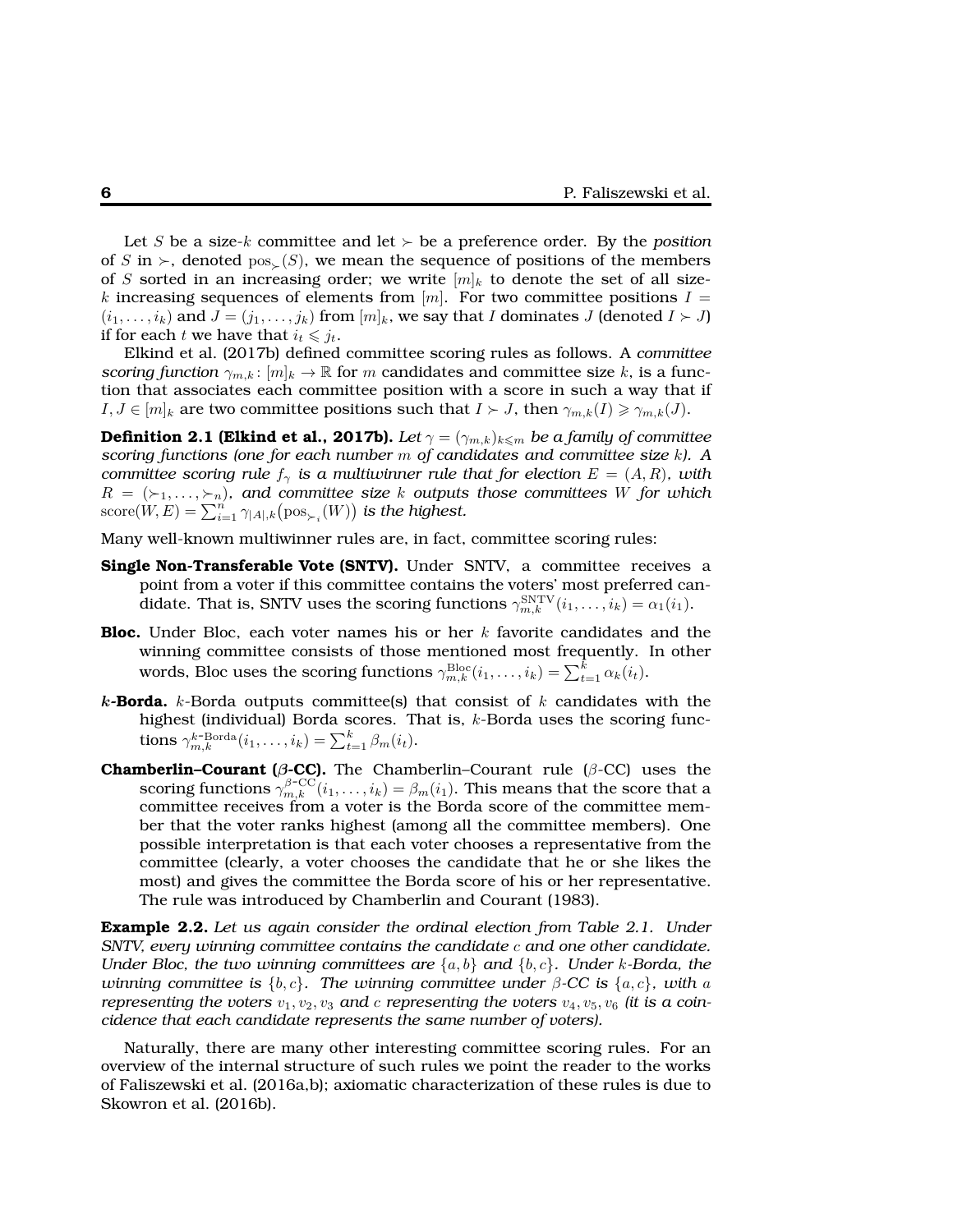#### **2.2.2 Approval-Based Rules**

Let us now consider the approval model of elections. For the single-winner case, the approval rule simply selects those candidates that are approved by the largest number of voters. For the multiwinner setting, Aziz et al. (2017a) defined the following class of rules (which generalizes many previously studied ones; see the overview of Kilgour (2010) for more details regarding approval-based multiwinner rules, and the work of Aziz et al. (2015) for a computational perspective). Let  $A$ be a set of  $m$  candidates, let  $k$  be the committee size, and let  $w^{(k)} = (w^{(k)}_1, \ldots, w^{(k)}_k)$  $\binom{\kappa}{k}$ be a vector of k real numbers. The  $w^{(k)}$ - $AV$  score that a voter with approval ballot  $A_i$  assigns to a committee  $S$  is  $\sum_{j=1}^{|S \cap A_i|} w_j^{(k)}.$ 

**Definition 2.2 (Thiele, 1895; Kilgour, 2010).** *Let*  $w = (w^{(i)})_{i \in \mathbb{N}}$  *be a sequence of real-valued vectors (where each* w <sup>i</sup> *has* i *coordinates). Given an election* (A, R) *and a committee size* k*, the* w*-*AV *rule outputs those committees for which the sum of the* w (k) *-*AV *scores assigned by the voters is the highest.*

Quite amazingly, these rules were first defined and studied at the end of the nineteenth century by Thiele (1895), thus we refer to them as Thiele methods. Examples of Thiele methods include the following rules.

- **Approval Voting (AV).** AV uses vectors  $w^{(k)}$  of the form  $(1,\ldots,1).$  That is, AV outputs committees of those  $k$  candidates that are approved most frequently.
- **Approval-Based Chamberlin–Courant rule (** $\alpha$ **-CC).** Under the  $\alpha$ -CC rule we use vectors of the form  $(1, 0, \ldots, 0)$ . As in the case of the ordinal-based Chamberlin–Courant rule ( $\beta$ -CC), a possible interpretation is that each voter chooses a representative from the committee and, thus, increases the score of the committee by one if there is at least one committee member that this voter approves.
- **Proportional Approval Voting (PAV).** The PAV rule uses vectors of the form  $(1, \frac{1}{2}, \frac{1}{3}, \ldots, \frac{1}{k})$ . This rule satisfies strong axioms pertaining to the proportionality of election results. We discuss this in more detail in Section 2.3.3.

**Example 2.3.** *Let us consider the approval election from Table 2.1. The AV rule selects the committee* {b, c} *(*b *is approved four times,* c *is approved three times, each other candidate is approved at most twice). The winning committee under* α*-CC is*  $\{a, b\}$  *(with score five, where only*  $v_3$  *does not approve any committee member), and the winning committees under PAV are*  $\{a, b\}$ ,  $\{b, c\}$ *, and*  $\{b, d\}$ *, each obtaining 5.5 points (e.g.,*  $\{a, b\}$  *receives* 1.5 *points from*  $v_1$  *and one point from each of the other voters except*  $v_3$ *, who assigns zero points to this committee).* 

There is a relation between Thiele methods and committee scoring rules (for the ordinal election model). For example, given a preference order and a commitee size k, we might say that a voter approves his or her top k candidates. Then, a  $w$ -AV rule generates the following family of committee scoring functions,

 $\gamma_k^{w\text{-AV}}(i_1,\ldots,i_k) = w_1 \alpha_k(i_1) + w_2 \alpha_k(i_2) + \cdots + w_k \alpha_k(i_k),$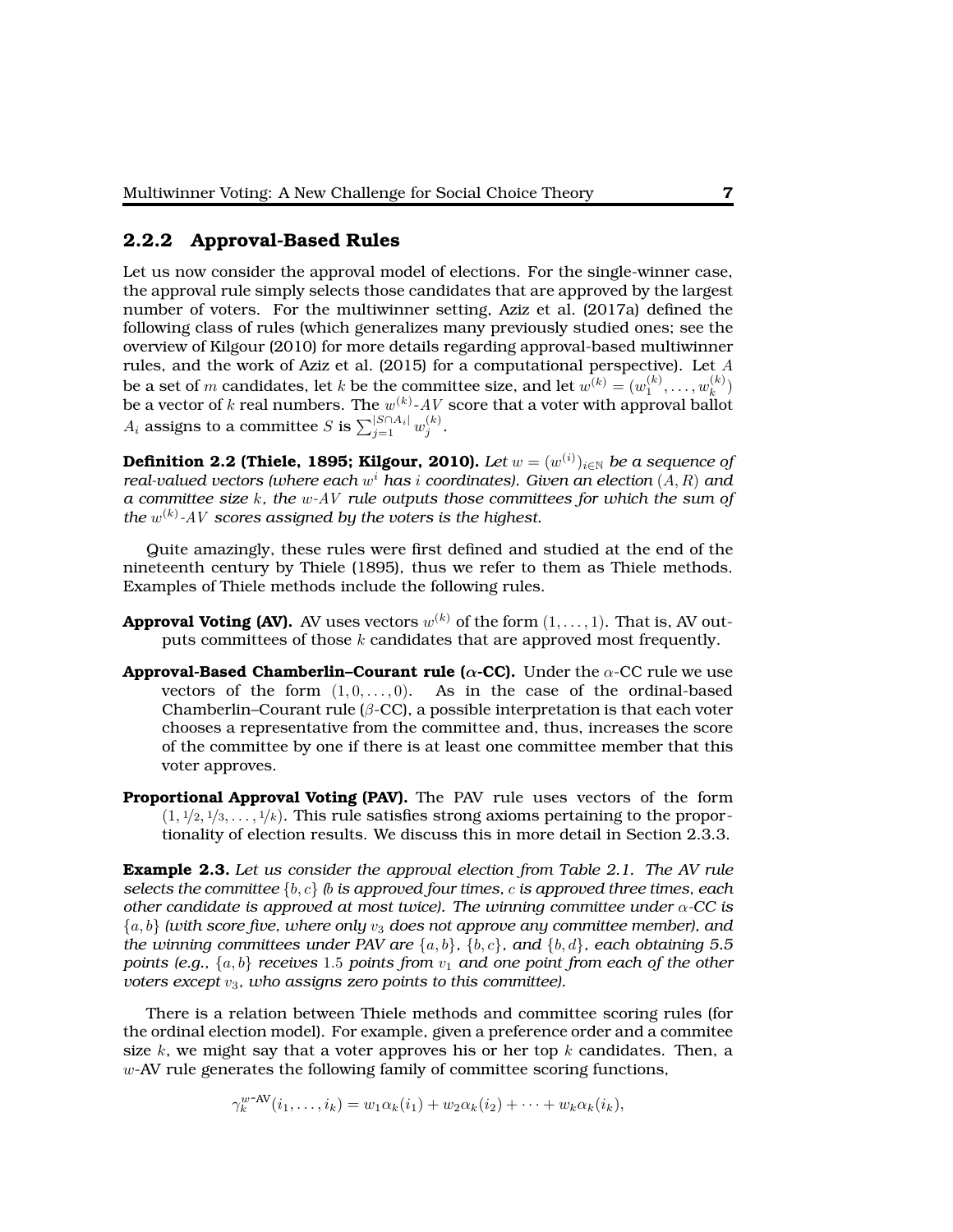and, thus, the corresponding committee scoring rule. For example, AV generates the Bloc rule. The choice of the approval threshold,  $k$  in this case, is quite arbitrary, but Faliszewski et al. (2016b) suggest reasons why it is natural: they refer to these committee scoring rules as top- $k$ -counting rules and argue that only rules of this form can have certain axiomatic properties.

There are many multiwinner rules for the approval setting that are based on other principles than the Thiele methods. While the discussion of those is beyond the scope of this chapter, we do mention the Minimax approval voting rule (Brams et al., 2007), which, together with its generalizations (Amanatidis et al., 2015), received substantial attention from the research community.

#### **2.2.3 Condorcet Committees and Related Rules**

One of the most important notions regarding single-winner elections (in the ordinal model) is that of a Condorcet winner. A candidate  $c$  is a Condorcet winner if, for every other candidate d, a majority of the voters prefer c to d. A singlewinner rule is Condorcet-consistent if it selects the Condorcet winner whenever one exists. Two prominent examples of Condorcet-consistent rules include the Copeland rule and the Maximin rule, defined next.

Consider an election  $E = (A, R)$ . For each two candidates c and d, we define  $N_E(c, d)$  to be the number of voters that prefer c to d. The Copeland score of candidate c is the number of candidates d such that  $N_E(c, d) > N_E(d, c)$  (i.e., the number of candidates that  $c$  defeats in a head-to-head majority contest<sup>4</sup>), whereas the Maximin score of c is defined as  $\min_{d \in A \setminus \{c\}} N_E(c, d)$ . The Copeland rule selects the candidates with the highest Copeland score and the Maximin rule selects those with the highest Maximin score.

The notion of the Condorcet winner was adapted to the multiwinner setting by Fishburn (1981a,b) as follows: A committee  $C$  is a Condorcet committee if for every other committee D (of the same size) a majority of voters prefers  $C$  to  $D$ . However, for this definition to be meaningful one has to either assume that the voters have explicit preferences over the committees, or that there is an accepted mechanism for lifting preferences over candidates to those over committees. For example, Fishburn considered the latter possibility for approval elections (he assumed that a voter prefers committee  $C$  over committee  $D$  if it contains more approved candidates). Recently, Darmann (2013) considered Condorcet committees for ordinal elections, where voters use Borda scores to compare committees (i.e., a voter prefers committee  $C$  to committee  $D$  if the sum of the Borda scores that the voter assigns to the members of  $C$  is greater than that of the members of D). Darmann (2013) showed computational hardness of deciding whether a given set is a Condorcet committee (both for the approval and ordinal settings; in fact, under some preference extensions even computing a Pareto optimal committee may be hard (Aziz et al., 2016)).

Gehrlein (1985) and Ratliff (2003) provided another interpretation of Condorcet consistency for the case of multiwinner elections, based directly on the

<sup>&</sup>lt;sup>4</sup>If it happens that for some two candidates c and d we have  $N_E(c, d) = N_E(d, c)$  then, typically, each of them receives some  $\alpha \in [0, 1]$  points. Values 0, 0.5, and 1 are the most typical ones.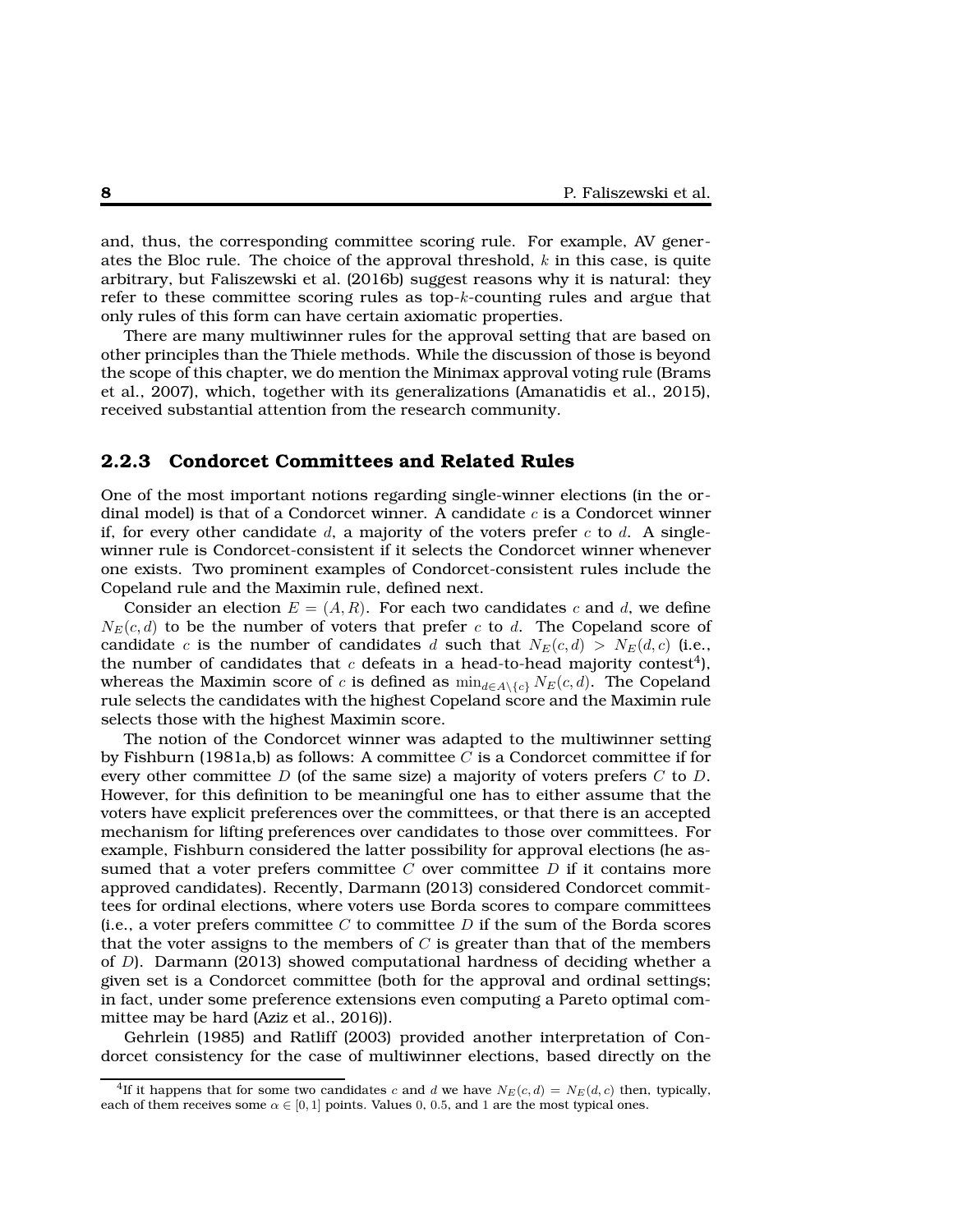preferences over the candidates (Kaymak and Sanver (2003) showed that their notion can be understood in terms of Fishburn's Condorcet committees as well).

**Definition 2.3 (Gehrlein, 1985; Ratliff, 2003).** *Let* (A, R) *be an election, let* k *be a committee size, and let* S *be some committee of size* k*. We say that* S *is a (weak) Condorcet set if for every candidate* c *in* S *and every candidate* d *in* A \ S *it holds that more than half (at least half) of the voters prefer* c *to* d*.*

Following Barberà and Coelho (2008), we say that a multiwinner rule is stable if it outputs a weak Condorcet set of a given size  $k$  whenever such a set exists. For example, Coelho (2004) proposed the following weakly stable rules.

- **Number of External Defeats (NED).** Under the NED rule, the score of a committee S is the number of pairs  $(c, d)$  of candidates such that  $c \in S$ ,  $d \in A \setminus S$ , and at least half of the voters prefer  $c$  to  $d$ . The committee(s) with the highest score are the winners.
- **Minimum Size of External Opposition (SEO).** Under the SEO rule, the score of a committee S in an election  $E = (A, R)$  is defined as  $\min_{c \in S, d \in A \setminus S} N_E(c, d)$ (i.e., the score of a committee  $S$  is the smallest number of voters that prefer some committee member to a committee nonmember). The committee(s) with the highest score are the winners.

These rules are natural analogues of the Copeland and Maximin rules (for a particular way of handling the cases where  $N_E(c, d) = N_E(d, c)$  under the Copeland rule). Other single-winner Condorcet-consistent rules were adapted to the multiwinner setting by Ratliff (2003) and Kamwa (2017).

**Example 2.4.** In the (ordinal) election from Table 2.1, the committee  $\{b, c\}$  is a weak *Condorcet set of size two. Indeed, exactly half of the voters prefer* b *to* a*, half of the voters prefer* c *to* a*, and strict majorities of the voters prefer each of* b *and* c *to each of* d *and* e*. In fact,* {b, c} *is the unique weak Condorcet set of size two for this election and, so, is the unique winning committee under both NED and SEO.*

A completely different idea for extending the notion of a Condorcet winner to the multiwinner setting was introduced by Elkind et al. (2015). Briefly put, they said that committee S is a  $\theta$ -winning set if for every candidate d not in S, more than a  $\theta$ -fraction of the voters prefer some member of S to d; they refer to  $1/2$ -winning sets as Condorcet winning sets. Unfortunately, Condorcet winning sets cannot be easily interpreted as Condorcet committees in the sense of Fishburn (specifically, Elkind et al. considered several standard means of extending preferences over candidates to preferences over committees and under neither of them Condorcet winning sets turned out to be Fishburn's Condorcet committees). Nonetheless, the notion of a  $\theta$ -winning set leads to an interesting multiwinner rule: Elkind et al. propose to output those committees  $S$  (of a given committee size k) that are  $\theta$ -winning sets for the largest value of  $\theta$ . For  $k = 1$  this rule degenerates to the Maximin rule.

**Example 2.5.** *Under the rule of Elkind et al. (2015), the unique size-two winning committee for the (ordinal) election from Table 2.1 is*  $\{a, c\}$ *. For each candidate* x *from the set*  $\{b, d, e\}$ *, exactly five voters prefer either* a *or* b to x; e.g.,  $v_1$ ,  $v_2$  and  $v_3$ *prefer* a *to b,*  $v_4$  and  $v_5$  *prefer c to b,* and only  $v_6$  *prefers b to both* a *and c.*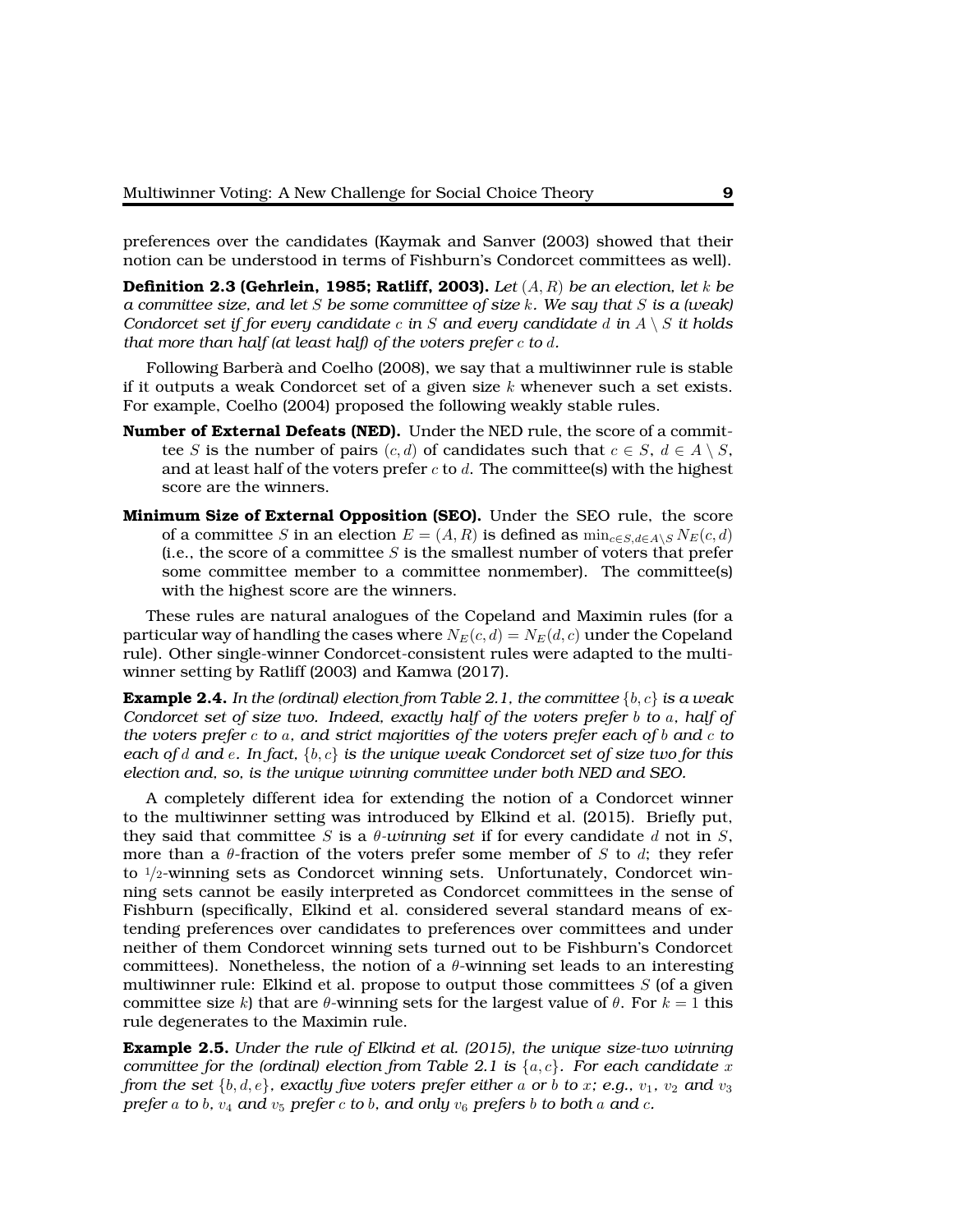## **2.3 Three Main Types of Multiwinner Elections**

We now discuss the three main types of multiwinner elections mentioned in the introduction. For each of them, we consider formal properties that multiwinner rules for these elections should satisfy, mention rules that do satisfy these properties (and sometimes those that fail them), and discuss the computational complexity of identifying the winning committees under these rules.

#### **2.3.1 Excellence-Based Elections**

Excellence-based rules (also called screening rules by Barberà and Coelho (2008)) are those multiwinner rules that can be thought of as preliminary selection of candidates for the subsequent ultimate choice of, say, a single candidate; since only one candidate will be ultimately selected, it must be the 'best' one and any dependencies or similarities between candidates should not matter.<sup>5</sup> It is implicitly assumed that the final choice can be made by other voters and will be based on other principles so any candidate from the selection can be ultimately chosen. Thus the main normative principle which any excellence-based rule should satisfy is *committee monotonicity* (or *enlargement consistency* (Barberà and Coelho, 2008)). For simplicity, throughout this section we assume that our voting rules are resolute, i.e., that  $f(E, k)$  is a singleton for each E and k.

**Definition 2.4 (Elkind et al., 2017b; Barberà and Coelho, 2008).** *Let* f *be a multiwinner voting rule. It is said to be* committee monotone *if for any election*  $E = (A, R)$  and any size of the target committee  $k < |A|$  we have  $f(E, k) \subset f(E, k+1)$ .

The idea is that if a candidate was good enough to be included in the list of  $k$ best ones, then it should be good enough to be included in the list of  $k+1$  best ones. For some rules committee monotonicity follows from their definition as for the following rule.

**Sequential Plurality (Barberà and Coelho, 2008).** We proceed in rounds. The first selected candidate is the Plurality winner (i.e., the candidate ranked first by the largest number of voters). Then this candidate is removed and the procedure is repeated. This is done  $k$  times.

Each committee monotone rule  $f$  produces a ranking of the candidates. Let us consider some election  $E = (A, R)$  and take the convention that  $f(E, 0) = \emptyset$ . If for each k we let  ${a_k} = f(E, k) \setminus f(E, k - 1)$ , then we obtain the ranking  $a_1 \ge a_2 \ge b_1$  $\cdots \ge a_m$ . In other words, a committee monotone rule f generates a social welfare function F which, given an election E, produces the ranking  $F(E)$  constructed above. Moreover,  $f(E, k)$  is the set of top k elements of  $F(E)$  (relative to some tie-breaking mechanism). Analogously, if  $F$  is a social welfare function and  $E$  is

 $5$ Excellence-based elections are closely connected to shortlisting tasks, but some shortlisting scenarios are more complicated. For example, when shortlisting a group of people considered for a job, it may be necessary to maintain a certain level of diversity of the committee, to ensure that minorities are not discriminated against. In this chapter we do not consider this requirement: If such diversity is necessary, one should seek voting rules that strike a balance between candidate excellence and committee diversity.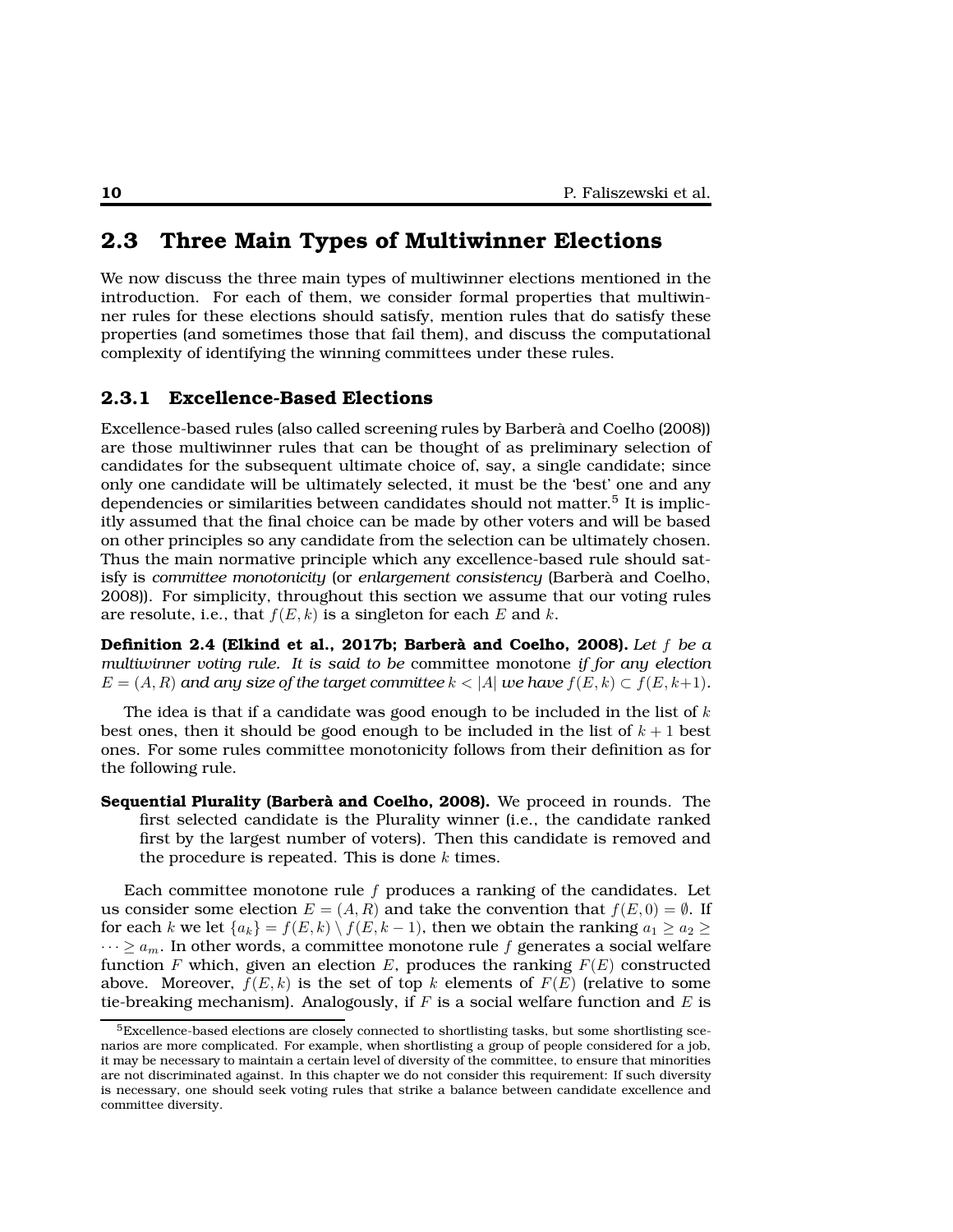an election, then we can define a multiwinner voting rule f by setting  $f(E, k)$  to be the top k candidates of  $F(E)$  (relative to some fixed tie-breaking rule). Elkind et al. (2017b) refer to such rules as *best-*k *rules.* Some examples follow.

- **Best-k rules for positional scoring SWFs.** Let  $\gamma = (\gamma_m)_{m \in \mathbb{N}}$  be a single-winner scoring function. The social welfare function associated with  $\gamma$  ranks the candidates (in a given election) according to their  $\gamma$  scores. For example,  $k$ -Borda is a best- $k$  rule from this family.
- **Best-**k **rules based on non-positional scoring SWFs.** Sometimes scores of candidates come from other sources. For example, a social welfare function can output a ranking of candidates according to their Maximin scores. This leads to a best- $k$  rule that we call  $k$ -Maximin.
- **Best-k rules based on the majority relation.** Suppose for simplicity that n is odd and, given an election  $E = (A, R)$  with  $R = (\succ_1, \ldots, \succ_n)$ , define the majority relation  $\succ_E$  as:

$$
a \succ_E b \iff |\{i \in [n] \mid a \succ_i b\}| > |\{i \in [n] \mid b \succ_i a\}|.
$$

Notice that this majority relation is a tournament. We can now define the score of a candidate  $c$  as the outdegree of  $c$  (considered as a vertex in this tournament). This score is, in fact, the Copeland score of  $c$  and, so, we refer to the corresponding best- $k$  rule as  $k$ -Copeland.

Barberà and Coelho (2008) noticed that no committee monotone (excellencebased) rule can be stable (see Section 2.2.3); to this end, they presented a simple profile which possesses a unique Condorcet set with two elements and a disjoint unique Condorcet set with three elements. This is disappointing because an unstable excellence-based rule can produce a committee that contains some candidate  $c$  such that a majority of the voters prefers to it another candidate  $d$ who is not in the committee. Another consequence of this result is that the NED rule is different from  $k$ -Copeland and the SEO rule is different from  $k$ -Maximin. Indeed, the former two rules are NP-hard to compute (as all stable rules (Aziz et al., 2017b)), whereas the latter two are polynomial-time computable.

On the other hand, Elkind et al. (2017b) identified a subclass of committee scoring rules that are committee monotone.

**Definition 2.5 (Elkind et al., 2017b).** *A committee scoring rule* f *is* separable *if there exists a family of committee scoring functions*  $\gamma = (\gamma_{m,k})_{k \leq m}$  *and a family of single-winner scoring functions*  $\delta = (\delta_m)_{m \in \mathbb{N}}$  *such that*  $f = f_\gamma$  *and for each* m, k  $(k \leq m)$ , and a committee position  $I = (i_1, \ldots, i_k) \in [m]_k$  *we have that* 

$$
\gamma_{m,k}(i_1,\ldots,i_k)=\delta^m(i_1)+\ldots+\delta^m(i_k).
$$

For example, k-Borda is a separable committee scoring rule, whereas Bloc is not (while at first it seems to be defined in an appropriate way, the single-winner scoring functions used in its definition depend on  $k$  and this is not allowed in separable committee scoring rules). In particular, Bloc is not committee monotone (Staring, 1986).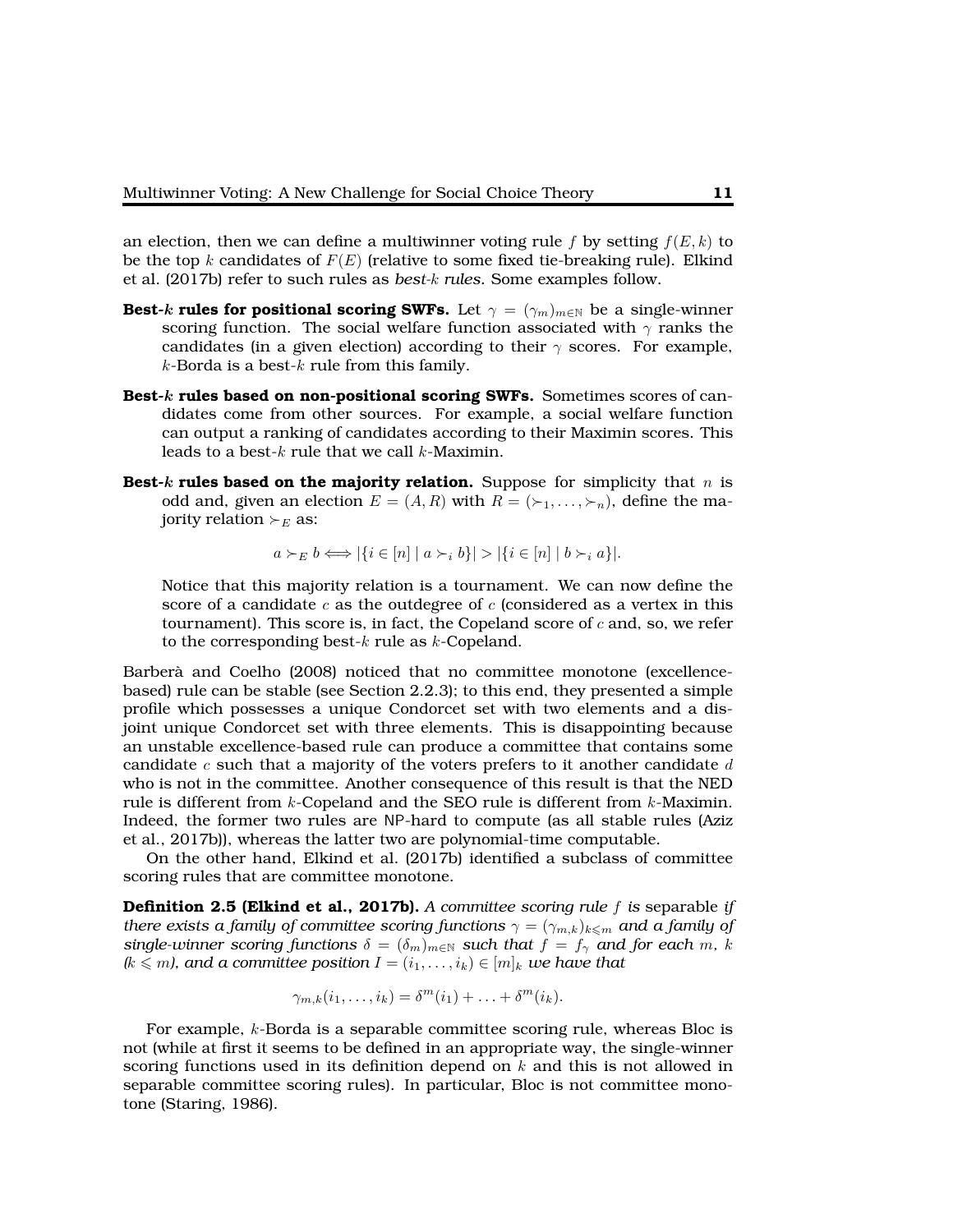**Theorem 2.1 (Elkind et al., 2017b).** *Every separable committee scoring rule is committee monotone.*

It also holds that every separable committee scoring rule is polynomial-time computable, provided that its underlying single-winner scoring functions are.

#### **2.3.2 Selecting a Diverse Committee**

In the introduction we provided examples of settings where a diverse committee is a desirable outcome of a voting rule. Throughout this section we will focus on yet another one, due to Elkind et al.  $(2017b)$ , considering an airline which designs the content of its in-flight entertainment system for the airplanes. There are numerous movies, TV programs, and sports competitions to choose from and, due to technical and financial reasons, only a small selection can be chosen. The airline would like to maximize the satisfaction of the passengers and, thus, a diversity among the selected entertainment items is highly desirable.

Specifically, we assume that each passenger chooses a single movie<sup>7</sup> (the one that he or she likes best among the available ones). $8$  If every passenger has only a single favorite movie and does not wish to watch anything else (as might be the case for a group of small children), then it is natural for the airline to use the SNTV rule. This way, the largest number of passengers will get their favorite movie (while the rest will be left dissatisfied). On the other hand, if each passenger has a set of good movies and is satisfied if at least one of these movies is available, then it is natural to model the problem as an approval election and to use the  $\alpha$ -CC rule. Finally, if every passenger has a ranking of the movies and the appreciation that a passenger has for a movie decreases linearly as its position in the ranking grows, $^9$  then  $\beta$ -CC is our rule of choice.

The above rules are either committee scoring rules (SNTV and  $\beta$ -CC) or can be interpreted as such (recall the discussion below Example 2.3). Elkind et al. (2017b) refer to committee scoring rules where the score depends only on the position of the most preferred candidate as *representation-focused* rules.

**Definition 2.6 (Elkind et al., 2017b).** *A committee scoring rule* f *is* representation-focused *if there exists a family of committee scoring functions*  $\gamma = (\gamma_{m,k})_{k \leq m}$  *and a family of single-winner scoring function*  $\delta = (\delta_{m,k})_{k \leq m}$  *such that*  $f = f_\gamma$  *and for each*  $m$ ,  $k$  ( $k \leq m$ ), and a committee position  $I = (i_1, \ldots, i_k) \in [m]_k$ *we have*  $\gamma_{m,k}(i_1,\ldots,i_k) = \delta_{m,k}(i_1)$ *.* 

Let us now consider which axiomatic properties should be satisfied by rules that are appropriate for selecting diverse committees (we focus on the ordinal setting). Somewhat surprisingly, the literature does not offer many choices. Firstly,

<sup>6</sup>Originally presented in the conference version of their paper.

<sup>&</sup>lt;sup>7</sup>For simplicity, we speak only of movies, omitting other types of entertainment.

<sup>&</sup>lt;sup>8</sup>It would also be quite natural to assume that every passenger chooses two best movies, or that he or she watches the best movie with some high probability, the second best with a lower probability, the third best with even lower one, and so on. Skowron et al. (2016a) study such settings and identify an interesting class of rules based on ordered weighted average (OWA) operators (these rules can also be interpreted as committee scoring rules).

 $9$ This is a very idealized assumption. In practice, no passenger can possibly have an opinion about all movies.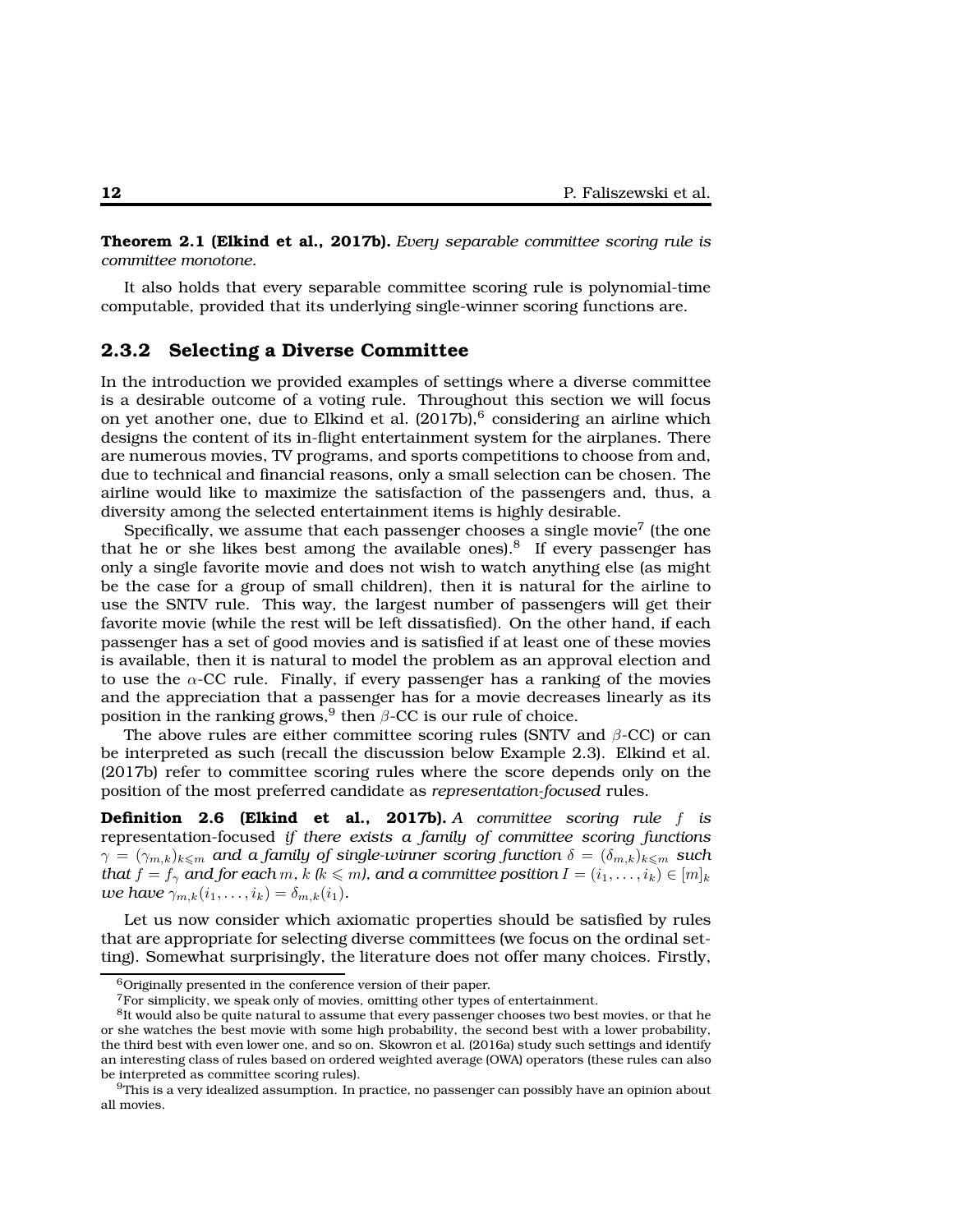such a rule must satisfy the following criterion which is a straightforward adaptation of the notion of a *consensus committee* of Elkind et al. (2017b).

**Definition 2.7.** *A voting rule* f *satisfies the* narrow-top *criterion if for each election*  $E = (A, R)$  and each positive integer  $k \leq |A|$  the following holds: if there exists a *committee* W *of size* k *such that each voter ranks some member of* W *on top, then*  $W \in f(E, k)$ .

Secondly, the following condition requires that if a rule selects some committee W then this committee should still win if any voter shifts his or her most preferred member of W forward.

**Definition 2.8 (Faliszewski et al., 2016a).** *We say that a voting rule* f *is* topmember monotone *if for every election* E, positive integer k, committee  $W \in f(E, k)$ , *and election* E′ *obtained from* E *by shifting forward in some vote the top ranked member of W, it holds that*  $W \in f(E', k)$ *.* 

All representation-focused committee scoring rules satisfy the narrow-top criterion and are top-member monotone (Faliszewski et al., 2016a).

Unfortunately, among the three rules that we discussed here only SNTV is polynomial-time computable (and this rule suffers from being dependant on each voter's first choice only). As for the other rules, Procaccia et al. (2008) showed that both  $\alpha$ -CC and  $\beta$ -CC are NP-hard to compute. On the other hand, Betzler et al. (2013) used the framework of parameterized complexity to show that winner determination for these rules can be solved efficiently for elections with few voters or with few alternatives. They also showed that these rules are polynomial-time computable for single-peaked elections, whereas Skowron et al. (2015b) have shown the same for single-crossing elections.

There are approximation algorithms which efficiently find committees whose score is close to the optimal one. For example, the greedy algorithm of Lu and Boutilier (2011) executes  $k$  greedy iterations, in each selecting a candidate whose inclusion brings the greatest marginal increase to the total committee score; this algorithm achieves approximation ratio of  $1 - 1/e$  (this holds for both  $\alpha$ -CC and  $β$ -CC; unless P = NP, this is the best possible polynomial-time approximation for  $\alpha$ -CC (Skowron and Faliszewski, 2015)). Skowron et al. (2015a) describe several other approximation algorithms for  $\beta$ -CC, all of which are somewhat based on the greedy approach, that achieve better approximation guarantees in certain situations, including a polynomial-time approximation scheme (PTAS). Skowron and Faliszewski (2015) give an FPT approximation scheme for  $\alpha$ -CC (parameterized by the committee size). While using approximation algorithms for computing outcomes of voting rules in political elections may be controversial (but see the discussion of Faliszewski et al. (2016c)), in any business-related application of voting rules the use of approximation algorithms is fully justified.

In practice, for up to medium-sized elections, finding a winning committee under  $\alpha$ -CC and  $\beta$ -CC can be done by solving a certain integer linear program (ILP), as described by Lu and Boutilier (2011). Currently the best heuristic solution is to use a clustering algorithm by Faliszewski et al. (2016c).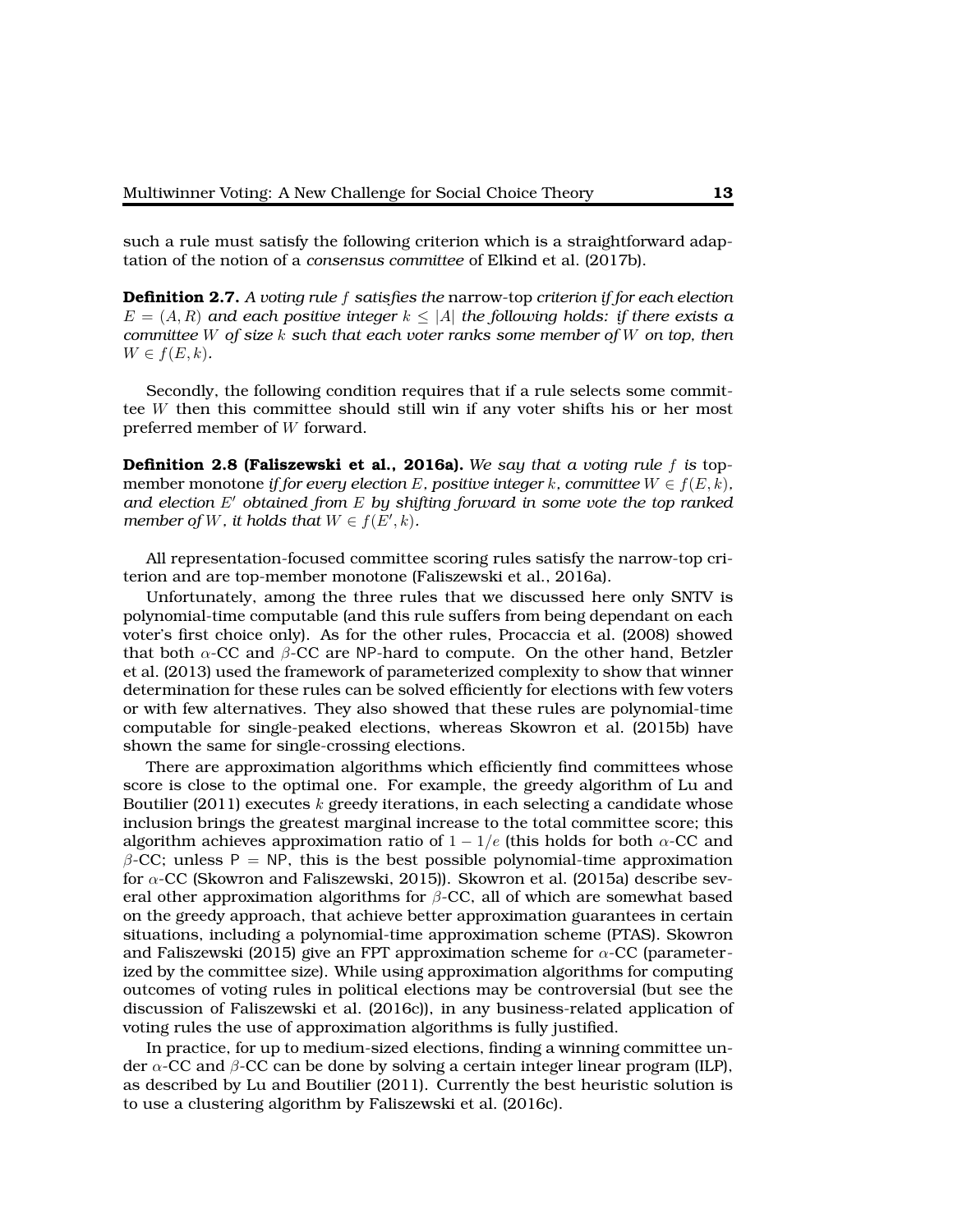#### **2.3.3 Proportional Representation**

Black (1958) defines proportionality of a voting rule as the ability to reflect "all shades of political opinion" of a society within the winning committee. Commonly, parliaments—or any other committees that are meant to represent voters proportionally—are elected using the first-past-the-post (FPTP) voting system, where the voters and candidates are divided into electoral districts, and a representative of each district is elected via Plurality voting. This is practical because typically it is easier for voters to compare candidates from their districts only, but it might lead to large disproportionality. For example, if there are two main opposing political views,  $X$  and  $Y$ , and 49% of the voters in each district support view X while 51% support view Y, then each district elects a Y supporter, and nearly half of the population is not represented.

Under SNTV each voter also votes for a single person, but the voters are not divided into electoral districts. If a committee of size  $k$  is to be elected, then the  $k$ candidates with the best plurality scores form it. Both under FPTP and SNTV the voters only reveal their top-preferred candidates, yet, often the preferences of the voters are much more complex and they are rarely apathetic about the candidates different from their top choice. Thus, it is natural and important to study forms of proportionality which take into account full preferences of the voters; this idea is often referred to as *fully proportional representation*. Dummett (1984) was among the first to initiate such a study for the case of ordinal preferences, formulating the following axiom.

**Definition 2.9 (Dummett, 1984).** *Consider a setting with* n *voters, where we want to select a committee of size* k. If there exists some  $\ell \in [k]$  and a group of  $\ell \cdot n/k$ *voters who all rank the same* ℓ *candidates on top of their preference orders, then these* ℓ *candidates should all belong to all the winning committees.*

For  $\ell = 1$ , Elkind et al. (2017b) refer to this property as the *solid coalitions* property and show that both STV and SNTV, among others, satisfy it. There is also a variant of Dummett's proportionality which uses the Droop quota (i.e.,  $\lfloor n/k+1 \rfloor + 1$ ) instead of the value  $n/k$  (Woodall, 1994). A variant of the STV rule which is used, e.g., for electing the Australian senate satisfies this version of Dummett's proportionality. Indeed, STV is often considered to be very well-suited for tasks that require proportional representation (Tideman and Richardson, 2000; Elkind et al., 2017b,a).

Monroe (1995) suggested another interesting rule that takes full ordinal ballots as input and aims at achieving proportional representation.

**Monroe.** Consider an election  $E = (A, R)$ , with  $R = (\succ_1, \ldots, \succ_n)$ , and let k be the size of committee to be elected. For a committee S, an *assignment* is a function  $\Phi: [n] \to S$  that maps voters to committee members. We interpret  $\Phi(i)$  as the member of S that represents voter i (under the assignment  $\Phi$ ). We say that  $\Phi$  is *balanced* if for each  $c \in S$  we have  $\lfloor n/k \rfloor \leqslant |\Phi^{-1}(c)| \leqslant \lceil n/k \rceil.$  We define the score of assignment  $\Phi$  as  $\mathrm{score}(\Phi) = \sum_{i=1}^{n} \beta(\mathrm{pos}_{\succ_i}(\Phi(i)))$ , i.e., as the total Borda score of the voters' representatives. The score of a committee S is the score of the best balanced assignment of voters to the members of S. The Monroe rule selects the committee(s) with the highest score.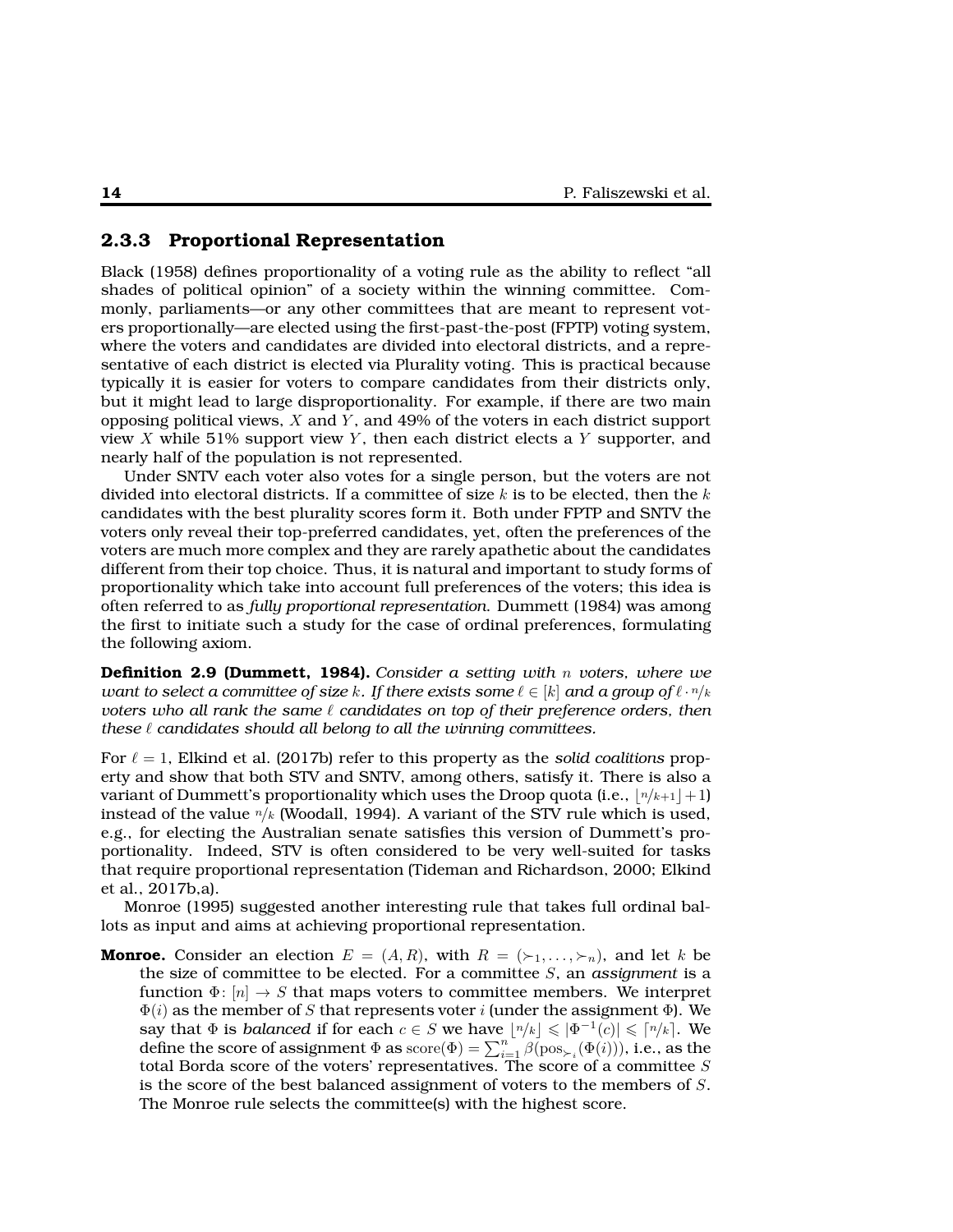Monroe's rule resembles the Chamberlin and Courant rule, which also implicitly defines an assignment of voters to their representatives in a winning committee, and both are based on the concept of satisfaction which both rules maximize. However, Monroe's rule additionally requires that each committee member represents roughly the same number of voters. This makes a meaningful difference—the Monroe's rule is proportional while the Chamberlin–Courant's is not. Unfortunately, finding winners according to the Monroe rule is computationally hard (Procaccia et al., 2008), even when certain natural parameters of the election are small (Betzler et al., 2013) or when preferences of the voters are single-crossing (Skowron et al., 2015b) (hardness for single-peaked elections is known only for a more general variant of the rule (Betzler et al., 2013)). Yet, recently, Skowron et al. (2015a) proposed a greedy variant of this rule:

**Greedy Monroe (Skowron et al., 2015a).** The rule executes  $k$  iterations as follows. In iteration i, we find a group  $V_i$  of  $n/k$  voters and a candidate c for which the total Borda score that the voters from  $V_i$  assign to  $c$  is maximal. Then, we add c to the winning committee, assigns  $c$  as a representative to the voters from  $V_i$ , and remove these voters from further consideration.

The Greedy Monroe rule can be viewed as an approximation algorithm for the original rule, but it also exhibits some new interesting properties. For example, it satisfies the solid coalitions property, whereas the original Monroe rule does not (Elkind et al., 2017b).

To conclude the discussion of proportional representation in the ordinal election model, let us recall that Elkind et al. (2015) introduced the concept of  $\theta$ winning sets (see Section 2.2.3 for the definition) which combines the ideas behind proportional representation and the Condorcet principle.

Now, let us move to the rules which take approval ballots as input. We start by considering the following illustrative example.

**Example 2.6.** *Consider an approval election where the set of 30 standing candidates can be split into three disjoint sets,*  $C_1$ *,*  $C_2$ *, and*  $C_3$  *of equal size, such that 50 voters approve all candidates in*  $C_1$ *, 30 voters—all candidates in*  $C_2$ *, and 20 voters—all candidates in*  $C_3$ *. If our goal is to select a committee of size*  $k = 10$ *, then* we would expect any proportional rule to choose 5 candidates from  $C_1$ , 3 candi*dates from*  $C_2$ *, and 2 candidates from*  $C_3$ *.* 

Of course, usually we cannot hope for such a nice structure of the voters' preferences, but Example 2.6 is helpful in understanding the behavior of approvalbased voting rules. Let us consider RAV, the greedy variant of the PAV rule:

**Reweighted Approval Voting (RAV).** Consider an election with n voters, where the *i*-th voter approves candidates in the set  $A_i$ . RAV starts with an empty committee  $S$  and executes  $k$  rounds. In each round it adds to  $S$  a candidate  $c$  with the maximal value of  $\sum_{i: \; c \in A_i} \frac{1}{|S \cap A_i|+1}$ , i.e., a candidate  $c$  which maximizes the PAV score of  $S \cup \{c\}$ .

Let us discuss how RAV works for the election from Example 2.6. Before the first round S is empty, so adding a candidate from  $C_1$  to S would increase the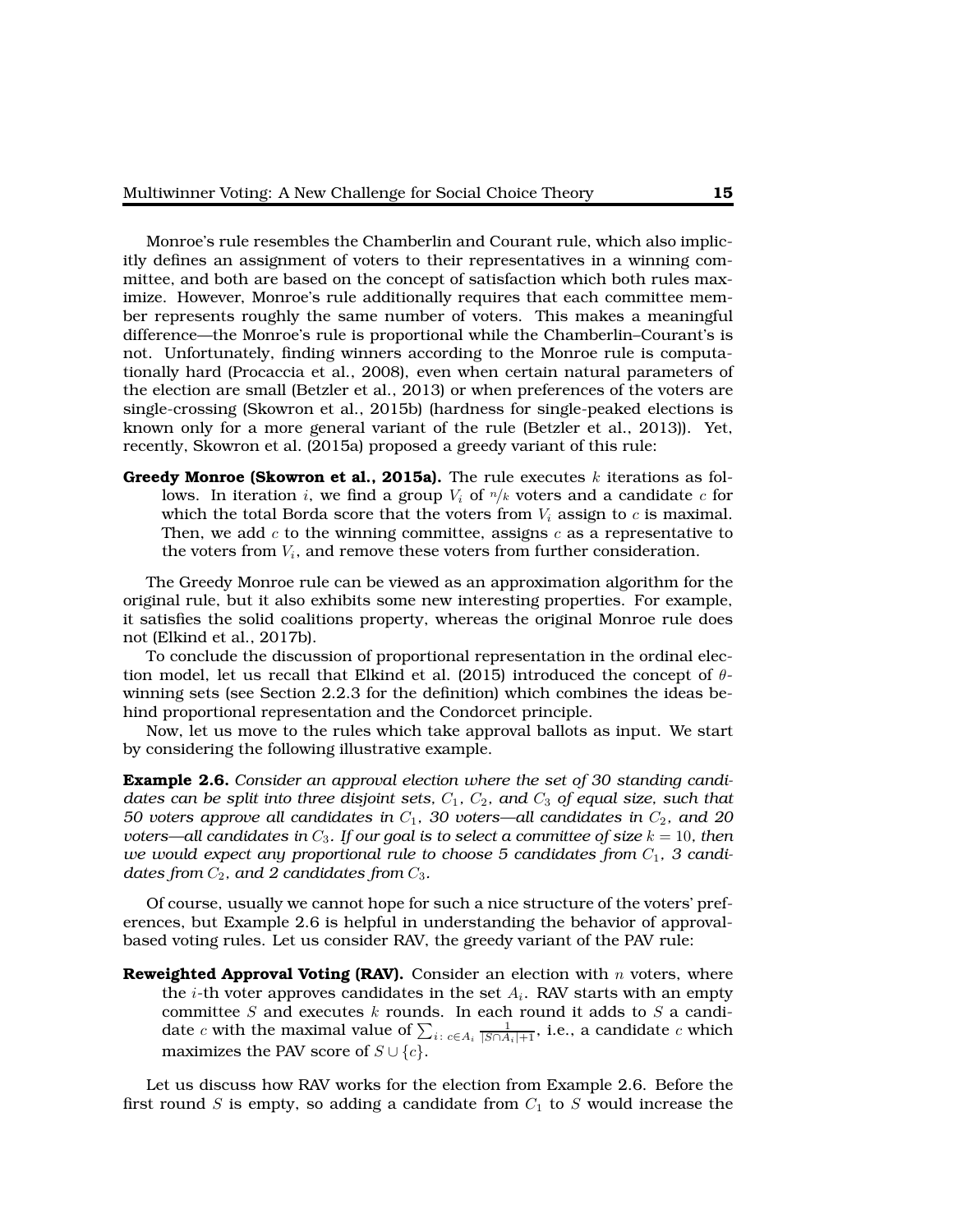total PAV score of S by 50; adding a candidate from  $C_2$  and  $C_3$  would increase the total score by 30 and 20, respectively. Thus, in the first round a candidate from  $C_1$  is selected. The following rounds proceed analogously. Eventually, after 7 rounds, S contains 4 candidates from  $C_1$ , 2 candidates from  $C_2$  and 1 candidate from  $C_3$ . In the eighth step, 50 voters have already 4 representatives so adding a candidate from  $C_1$  to S (which would become their fifth approved candidate) would increase the PAV score of each of them by  $\frac{1}{5}$ , increasing the total score by 10. Similarly, adding a candidate from  $C_2$  or from  $C_3$  to S would also increase the total score of  $S$  by 10. We see that in the next three steps RAV selects one candidate from each of the sets  $C_1$ ,  $C_2$ , and  $C_3$ , forming a proportional committee.

Interestingly, the harmonic sequence of weights  $w^{(k)} = (1, 1/2, \ldots, 1/k)$  is the unique sequence which results in proportionality on such nicely structured preferences as in Example 2.6. This was formalized by Aziz et al. (2017a) and Brill et al. (2017). In particular, Aziz et al. (2017a) defined two properties, called justified representation and extended justified representation, defined next.

**Definition 2.10 (Aziz et al., 2017a).** *A rule satisfies* extended justified representation *(EJR) if for each approval election with* n *voters, each committee size* k*, and each*  $\ell \in [k]$ , the following holds: There is no group of  $[\ell \cdot n/k]$  voters that all approve *at least* ℓ *common candidates, but neither of whom approves* ℓ *or more members of each winning committee. A rule satisfies* justified representation *(JR) if it satisfies EJR* for  $\ell = 1$ *.* 

Intuitively, justified representation requires that, if there is a group of at least  $n/k$  voters whose approval ballots have at least one candidate in common, then it cannot be the case that neither of these voters is represented in the committee. EJR extends this reasoning to larger groups of voters and larger sets of jointly approved candidates. Aziz et al.  $(2017a)$  showed that PAV is the only w-AV rule which satisfies EJR. Brill et al. (2017), on the other hand, discussed a relation between multiwinner voting rules and methods of apportionment, which allows to view PAV and RAV as extensions of the d'Hondt method of apportionment to the multiwinner setting (see Chapter 3 of this book for more details on seat allocations). Similarly, the Monroe rule can be adapted to work on approval ballots—such variant of the Monroe rule can be viewed as a generalization of the Hamilton method. Unfortunately, finding winners according to PAV is NPhard (Aziz et al., 2015; Skowron et al., 2016a). Yet, RAV can be viewed as a good approximation algorithm for PAV (Skowron et al., 2016a) which can be even better approximated when certain natural parameters are low (Skowron, 2016).

So far, we only referred to "linear proportionality". There exist other interesting concepts, such as degressive proportionality (Koriyama et al., 2013) which says that smaller groups of voters should be given more representatives than the traditional proportionality suggests. Thus, degressive proportionality recommends taking a step from traditional proportionality towards diversity. Also, we only discussed proportionality with respect to voters' preferences. Other forms of proportional representation can be considered as well—for instance, where different candidates have different attributes (e.g., gender, age, nationality, affiliation), and where our goal is to select a representative committee with respect to each of the attributes (Lang and Skowron, 2016).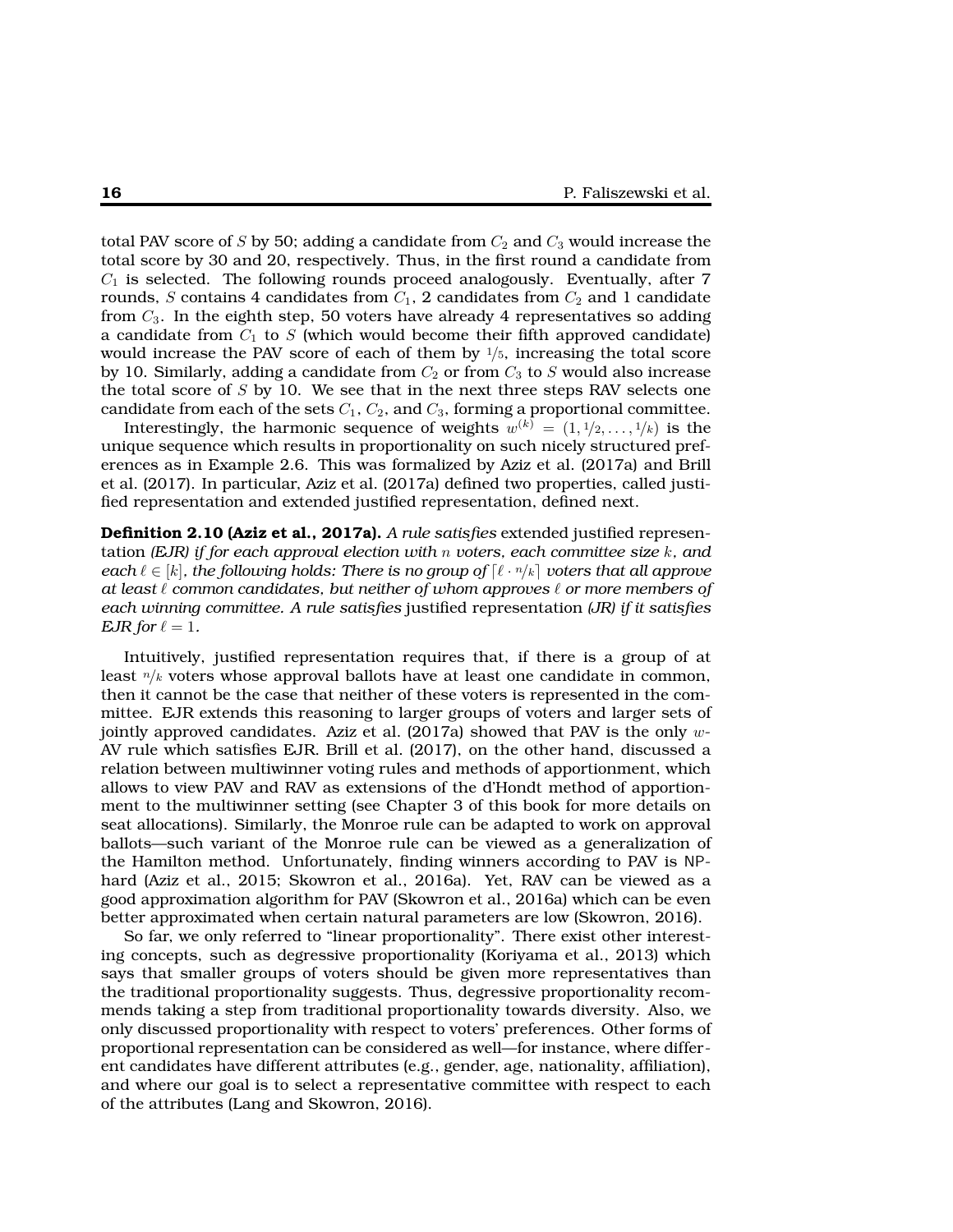### **2.4 Further Challenges**

We discussed axiomatic and algorithmic properties of various multiwinner rules for our three main tasks. Yet, these are not the only challenges regarding electing committees. For instance, many voting rules require full preference rankings provided by voters, and with a large number of candidates obtaining such information might be infeasible. It is thus natural to study multiwinner voting for the case where only partial preference information is available. Other challenges include the problem of convincing societies to adopt new rules, the problem of modeling political parties (Brill et al., 2017 provide some very initial studies in this respect), the problem of presenting the election results (it is easy to tell who won, but candidates may wish to know how well they did even if they lost), and many others. These are very important and we believe that addressing them will at least partially shape future studies of multiwinner voting.

### **Acknowledgments**

Piotr Faliszewski was supported by NCN project DEC-2016/21/B/ST6/01509. Piotr Skowron was supported by ERC-StG 639945 (ACCORD). Arkadii Slinko was supported by the Royal Society of NZ Marsden Fund 3706352.

# **Bibliography**

- G. Amanatidis, N. Barrot, J. Lang, E. Markakis, and B. Ries. Multiple referenda and multiwinner elections using Hamming distances: Complexity and manipulability. In *Proceedings of the 14th International Conference on Autonomous Agents and Multiagent Systems (AAMAS)*, pages 715–723, 2015.
- H. Aziz, S. Gaspers, J. Gudmundsson, S. Mackenzie, N. Mattei, and T. Walsh. Computational aspects of multi-winner approval voting. In *Proceedings of the 14th International Conference on Autonomous Agents and Multiagent Systems (AAMAS)*, pages 107–115, 2015.
- H. Aziz, J. Lang, and J. Monnot. Computing Pareto optimal committees. In *Proceedings of the 25th International Joint Conference on Artificial Intelligence (IJCAI)*, pages 60–66, 2016.
- H. Aziz, M. Brill, V. Conitzer, E. Elkind, R. Freeman, and T. Walsh. Justified representation in approval-based committee voting. *Social Choice and Welfare*, 48(2):461–485, 2017a.
- H. Aziz, E. Elkind, P. Faliszewski, M. Lackner, and P. Skowron. The Condorcet principle for multiwinner elections: From shortlisting to proportionality. In *Proceedings of the 26th International Joint Conference on Artificial Intelligence (IJCAI)*, 2017b. To appear.
- S. Barberà and D. Coelho. How to choose a non-controversial list with  $k$  names. *Social Choice and Welfare*, 31(1):79–96, 2008.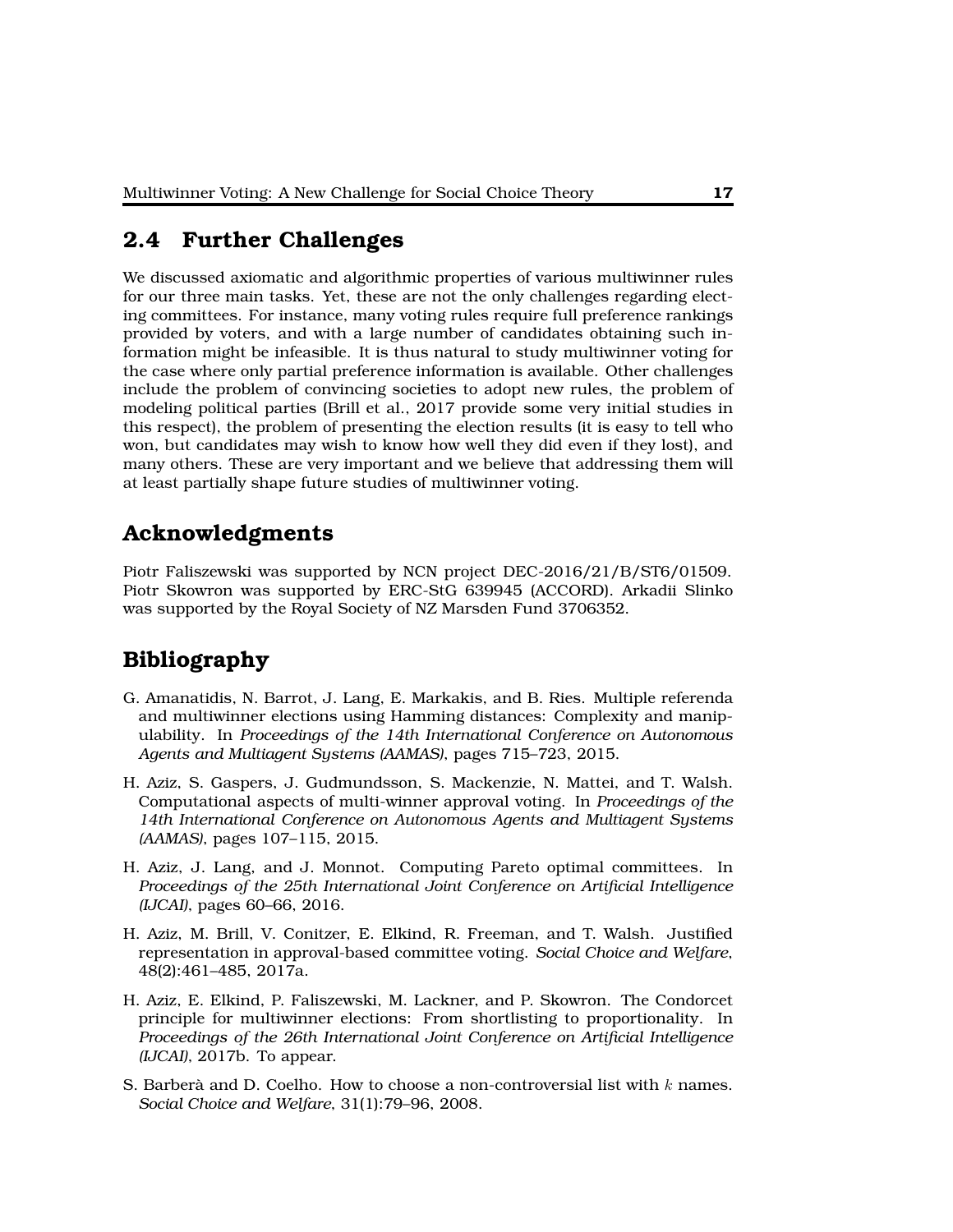- J. Bartholdi, III, C. Tovey, and M. Trick. Voting schemes for which it can be difficult to tell who won the election. *Social Choice and Welfare*, 6(2):157–165, 1989.
- N. Betzler, A. Slinko, and J. Uhlmann. On the computation of fully proportional representation. *Journal of Artificial Intelligence Research*, 47:475–519, 2013.
- D. Black. *The Theory of Committees and Elections*. Cambridge University Press, 1958.
- S. Brams, M. Kilgour, and R. Sanver. A minimax procedure for electing committees. *Public Choice*, 132(3–4):401–420, 2007.
- M. Brill, J. Laslier, and P. Skowron. Multiwinner approval rules as apportionment methods. In *Proceedings of the 31st AAAI Conference on Artificial Intelligence*, pages 414–420, 2017.
- I. Caragiannis, S. Nath, A. D. Procaccia, and N. Shah. Subset selection via implicit utilitarian voting. In *Proceedings of the 25th International Joint Conference on Artificial Intelligence (IJCAI)*, pages 151–157, 2016.
- B. Chamberlin and P. Courant. Representative deliberations and representative decisions: Proportional representation and the Borda rule. *American Political Science Review*, 77(3):718–733, 1983.
- D. Coelho. *Understanding, Evaluating and Selecting Voting Rules Through Games and Axioms*. PhD thesis, Universitat Autònoma de Barcelona, 2004.
- V. Conitzer, M. Rognlie, and L. Xia. Preference functions that score rankings and maximum likelihood estimation. In *Proceedings of the 21st International Joint Conference on Artificial Intelligence (IJCAI)*, pages 109–115. AAAI Press, July 2009.
- A. Darmann. How hard is it to tell which is a Condorcet committee? *Mathematical Social Sciences*, 66(3):282–292, 2013.
- M. Diss and A. Doghmi. Multi-winner scoring election methods: Condorcet consistency and paradoxes. Technical Report WP 1613, GATE Lyon Saint-Étienne, Mar. 2016.
- M. Dummett. *Voting Procedures*. Oxford University Press, 1984.
- E. Elkind, J. Lang, and A. Saffidine. Condorcet winning sets. *Social Choice and Welfare*, 44(3):493–517, 2015.
- E. Elkind, P. Faliszewski, J. Laslier, P. Skowron, A. Slinko, and N. Talmon. What do multiwinner voting rules do? An experiment over the two-dimensional euclidean domain. In *Proceedings of the 31st AAAI Conference on Artificial Intelligence*, pages 494–501, 2017a.
- E. Elkind, P. Faliszewski, P. Skowron, and A. Slinko. Properties of multiwinner voting rules. *Social Choice and Welfare*, 48(3):599–632, 2017b.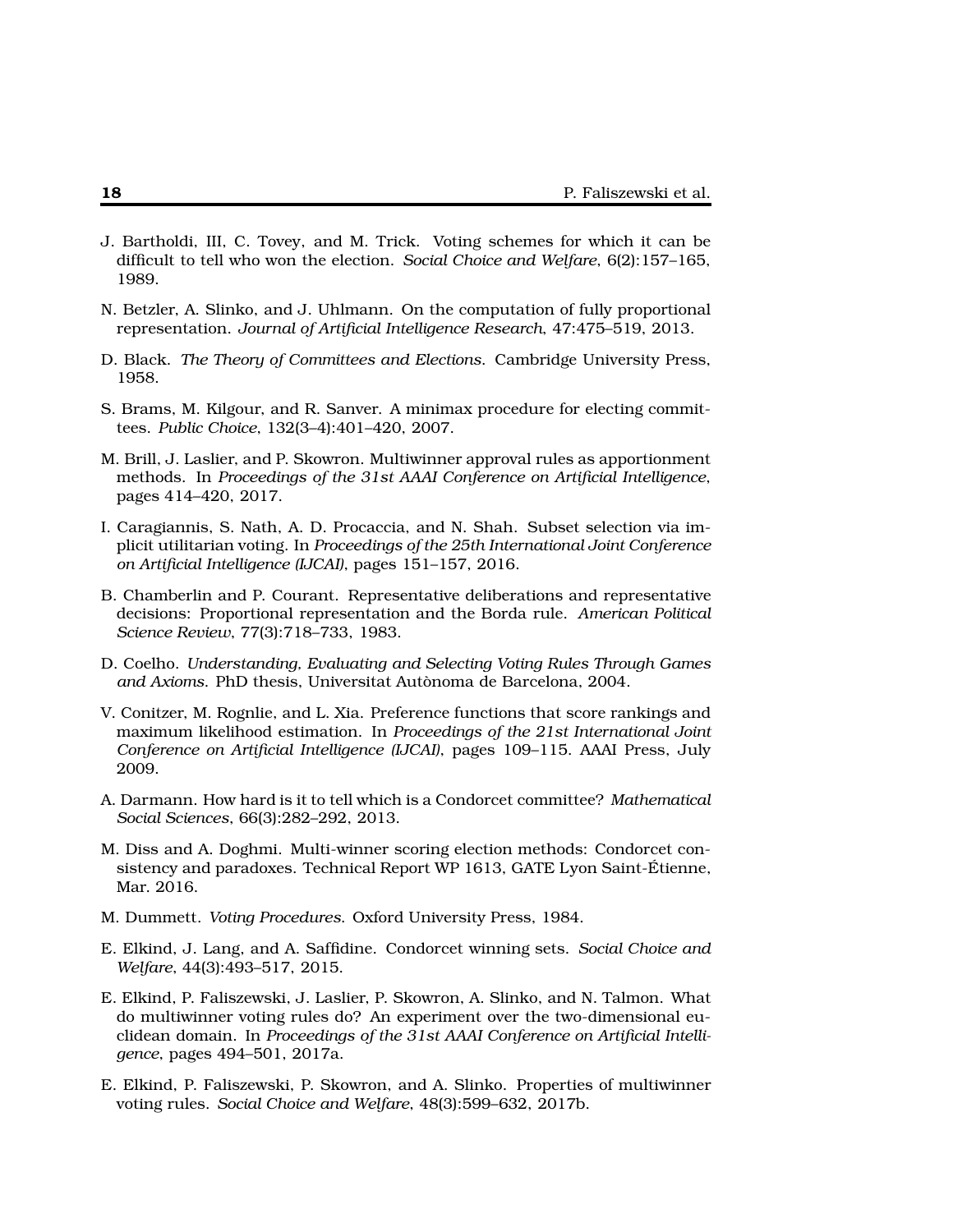- P. Faliszewski, P. Skowron, A. Slinko, and N. Talmon. Committee scoring rules: Axiomatic classification and hierarchy. In *Proceedings of the 25th International Joint Conference on Artificial Intelligence (IJCAI)*, pages 250–256, 2016a.
- P. Faliszewski, P. Skowron, A. Slinko, and N. Talmon. Multiwinner analogues of the plurality rule: Axiomatic and algorithmic views. In *Proceedings of the 30th AAAI Conference on Artificial Intelligence*, pages 482–488, 2016b.
- P. Faliszewski, A. Slinko, K. Stahl, and N. Talmon. Achieving fully proportional representation by clustering voters. In *Proceedings of the 15th International Conference on Autonomous Agents and Multiagent Systems (AAMAS)*, pages 296–304, 2016c.
- F. Z. Farahani and M. Hekmatfar, editors. *Facility Location: Concepts, Models, and Case Studies*. Springer, 2009.
- P. Fishburn. Majority committees. *Journal of Economic Theory*, 25(2):255–268, 1981a.
- P. Fishburn. An analysis of simple voting systems for electing committees. *SIAM Journal on Applied Mathematics*, 41(3):499–502, 1981b.
- W. Gehrlein. The Condorcet criterion and committee selection. *Mathematical Social Sciences*, 10(3):199–209, 1985.
- E. Hemaspaandra, L. Hemaspaandra, and J. Rothe. Exact analysis of Dodgson elections: Lewis Carroll's 1876 voting system is complete for parallel access to NP. *Journal of the ACM*, 44(6):806–825, 1997.
- E. Hemaspaandra, H. Spakowski, and J. Vogel. The complexity of Kemeny elections. *Theoretical Computer Science*, 349(3):382–391, 2005.
- E. Kamwa. Stable rules for electing committees and divergence on outcomes. *Group Decision and Negotiation*, 26(3):547–564, 2017.
- B. Kaymak and R. Sanver. Sets of alternatives as Condorcet winners. *Social Choice and Welfare*, 20(3):477–494, 2003.
- M. Kilgour. Approval balloting for multi-winner elections. In J. Laslier and R. Sanver, editors, *Handbook on Approval Voting*. Springer, 2010. Chapter 6.
- Y. Koriyama, J. F. Laslier, A. Macé, and R. Treibich. Optimal Apportionment. *Journal of Political Economy*, 121(3):584–608, 2013.
- J. Lang and P. Skowron. Multi-attribute proportional representation. In *Proceedings of the 30th AAAI Conference on Artificial Intelligence*, pages 530–536, 2016.
- J. Laslier and K. Van der Straeten. A live experiment on approval voting. *Experimental Economics*, 11(1):97–105, 2008.